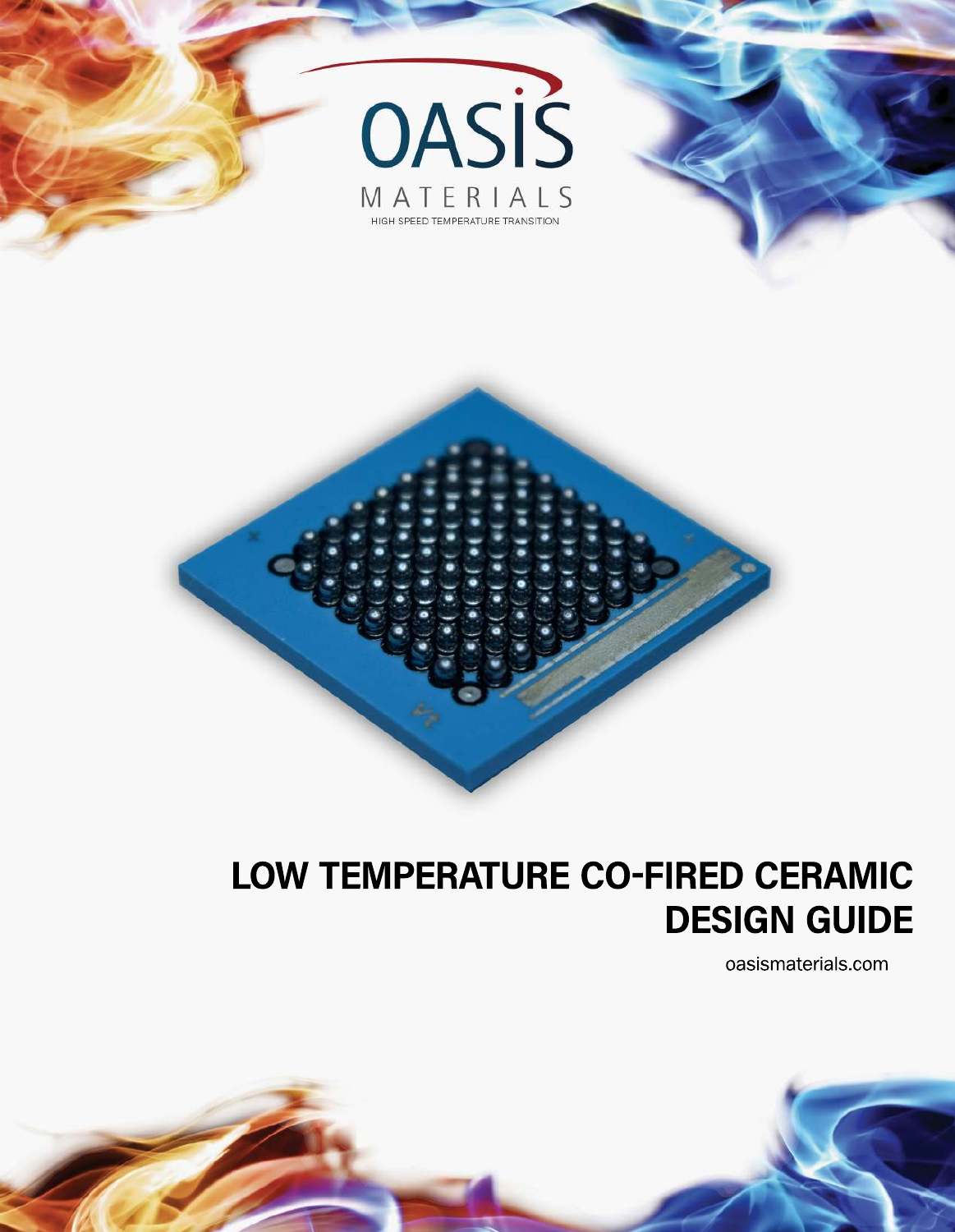

#### **TABLE OF CONTENTS**

| <b>Capabilities</b>                                                                                                                                                                                       | <b>PAGE</b><br>4                             |
|-----------------------------------------------------------------------------------------------------------------------------------------------------------------------------------------------------------|----------------------------------------------|
| <b>Overview</b>                                                                                                                                                                                           | 5                                            |
| <b>STANDARD DESIGN CONSIDERATIONS</b>                                                                                                                                                                     |                                              |
| <b>Conductors</b><br>Conductor line width and spacing<br>Conductor to edge of substrate clearance<br>Ground and power planes                                                                              | 6<br>7<br>8                                  |
| <b>Vias</b><br>Electrical vias<br>Catch pads<br>Electrical via to via spacing on the same layer<br>Electrical via stagger<br>Electrical via to edge of substrate<br>Thermal vias<br>RF vias               | 9<br>10<br>11<br>12<br>13<br>$14 - 15$<br>15 |
| <b>Cavities</b><br>Cavity bottom conductor to cavity wall clearance<br>Exposed/buried conductor to cavity wall clearance<br>Via to cavity wall clearance<br><b>Bond shelf</b><br>Cavity to cavity spacing | 16<br>16<br>17<br>17<br>18                   |
| Special high frequency design provisions                                                                                                                                                                  | 19                                           |
| <b>Resistors</b><br><b>Resistor sheet values</b><br>Minimum resistor tolerance<br>Resistor to conductor termination overlap<br>Minimum resistor length                                                    | 20<br>21<br>22<br>23                         |

Page 2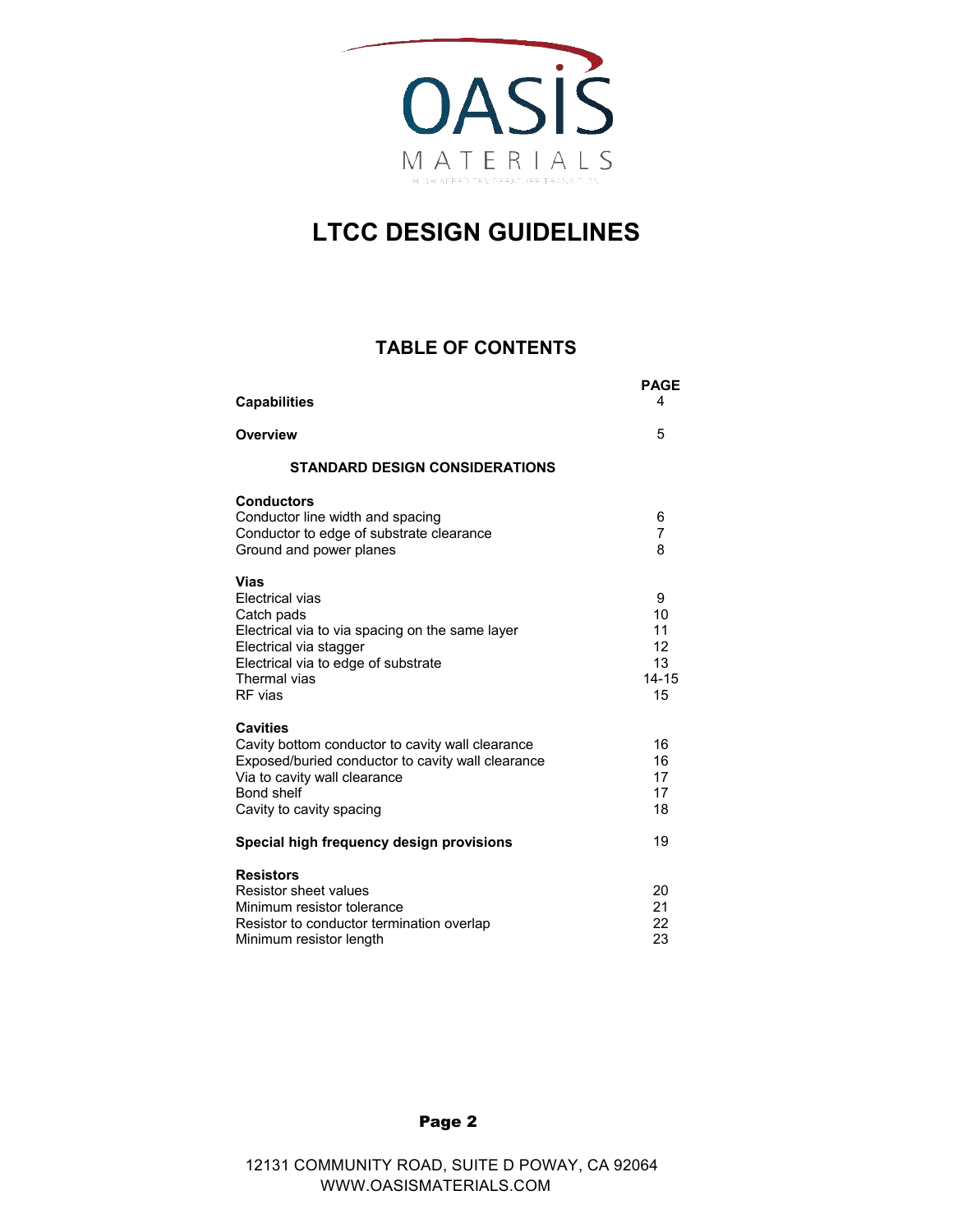

#### **TABLE OF CONTENTS**

|                                                                                                                                                                                                                | <b>PAGE</b>          |
|----------------------------------------------------------------------------------------------------------------------------------------------------------------------------------------------------------------|----------------------|
| Resistor to resistor spacing<br>Resistor to edge of substrate clearance<br>Resistor over coat overlap                                                                                                          | 24<br>25<br>26       |
| <b>Capacitors</b>                                                                                                                                                                                              | 27-28                |
| <b>Inductors</b>                                                                                                                                                                                               | 29                   |
| <b>Post Fired Conductors</b><br>Cover pad design considerations<br>Metal distribution                                                                                                                          | 29<br>30<br>31       |
| Soldering<br>Soldering design considerations<br>Solder alloys                                                                                                                                                  | 32<br>33             |
| <b>Material Electrical, Mechanical and Thermal Properties</b>                                                                                                                                                  |                      |
| Electrical and mechanical properties of LTCC<br>Table of Material thermal properties<br>Table of electrical and mechanical properties of LTCC<br>Microwave insertion loss of Ferro A6 and Dupont 951 to 40 GHz | 34<br>35<br>36<br>37 |
| <b>Data Base and Documentation Conventions</b>                                                                                                                                                                 | 38-39                |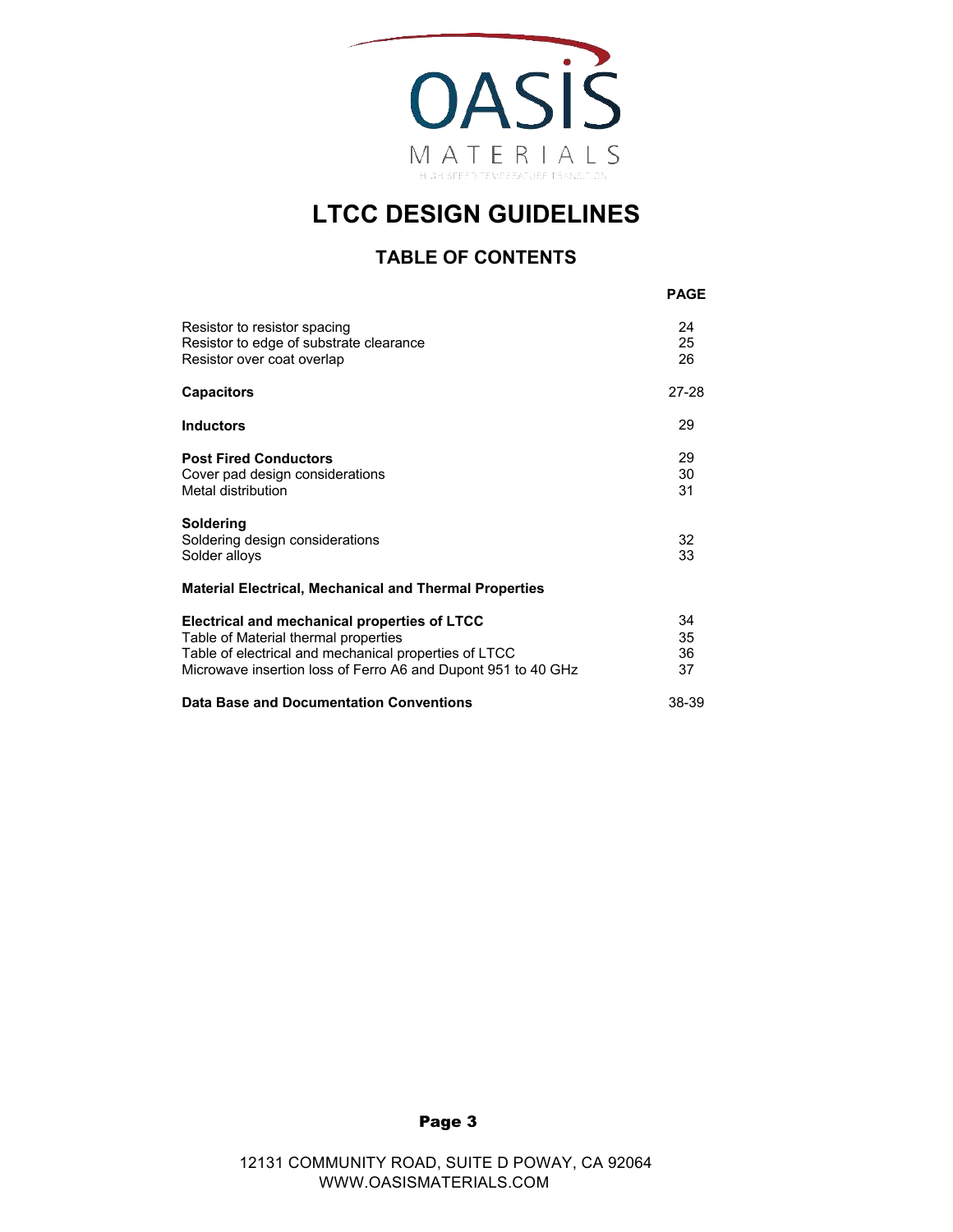

### **OASIS MATERIALS CAPABILITIES**

#### **MATERIAL SYSTEMS**

#### • **DUPONT 951 TAPE SYSTEM** ALL GOLD MIXED SILVER/GOLD SYSTEM PT/AU - PD/AG - GOLD - SILVER - SURFACE METALIZATIONS ALL SILVER

#### • **FERRO A6M and A6S TAPE SYSTEMS**

 MIXED SILVER/GOLD SYSTEM ALL GOLD PT/AU - PD/AG - GOLD - SILVER - SURFACE METALLIZATIONS ALL SILVER

• HERAEUS "ZERO SHRINK" HERALOCK

#### • **SOLDER/EPOXY ATTACHMENT - RING FRAMES HEAT SINKS LEADS AND TIE BARS**

 LOW/HIGH TEMPERATURE SOLDER ALLOYS CU - MO - CU, CU-W, KOVAR, MOLYBDENUM AND AL-SI-C HEAT SINKS NICKEL/GOLD PLATED KOVAR / NI-FE SEAL RING, PINS AND LEADS COPPER LEADS AND PINS CERAMIC TIE BAR ATTACHMENT

#### • **SYSTEM TECHNOLOGY**

 LTCC DIGITAL / ANALOG/ MICROWAVE SUBSTRATES INTEGRAL MCM, RF AND OPTICAL PACKAGING BALL GRID ARRAYS PIN GRID ARRAYS (Strain reinforcement may be required) INTEGRATED PASSIVE COMPONENTS - RESISTORS, CAPACITORS, INDUCTORS AND FILTERS

#### • **SERVICES**

 LTCC THICK FILM CERAMIC MACHINING MCM DESIGN AND DATA CONVERSION SOLDER ASSEMBLY

#### Page 4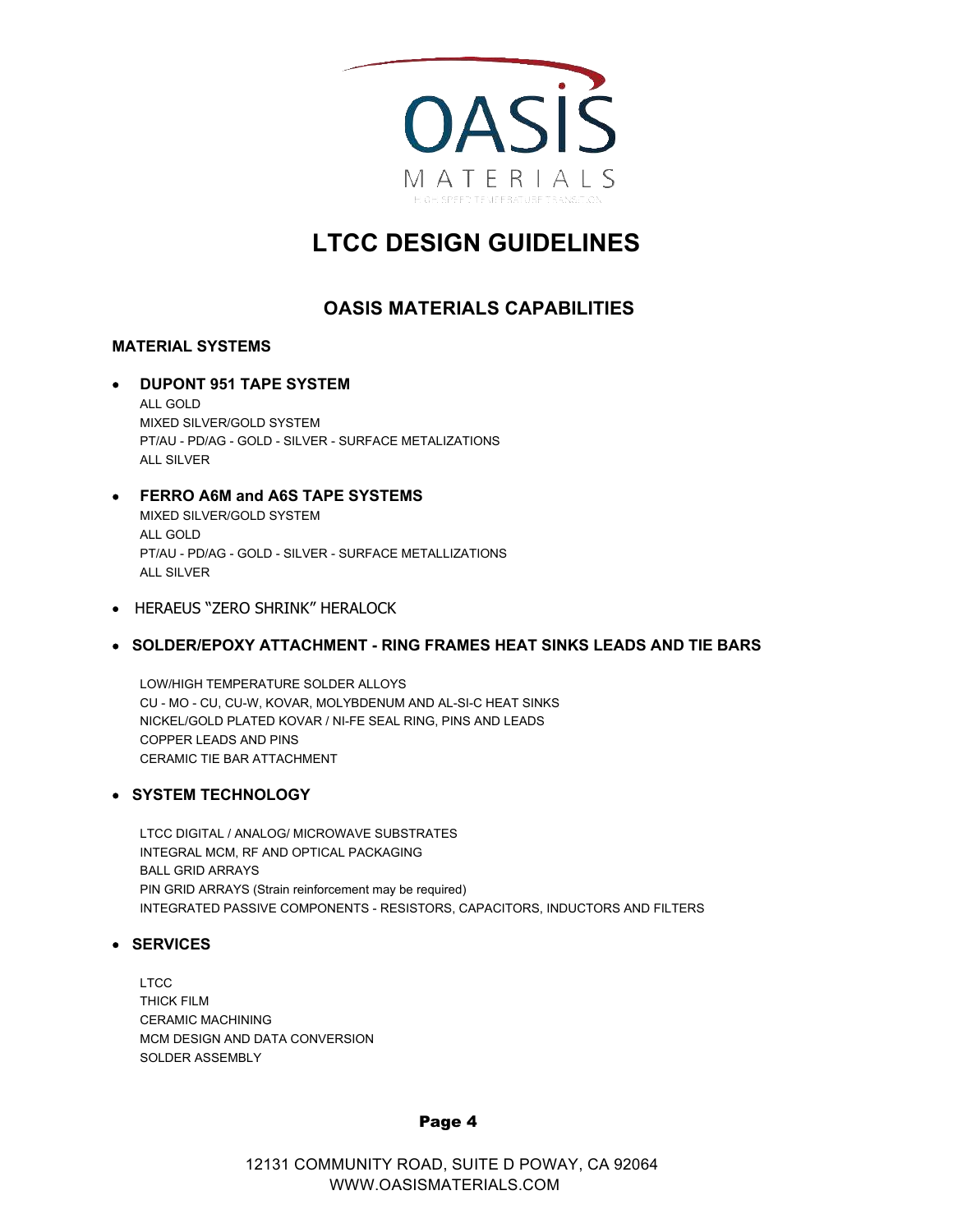

#### **OVERVIEW**

This document summarizes the design guides for use with Low Temperature Co-fired Ceramics (LTCC). These design guides define three levels of producibility as follows:

#### **LOW VOLUME** (POC / POD)

Substrates designed to Low volume (POC / POD) levels of producibility are fabricated in an environment that may push current state of the art LTCC process. Normal tolerances may have been exceeded, thus resulting in a higher risk situation where excessive touch up, rework and lower yields are incured and therefore have an impact on producibility, scheduling and cost. **A best effort fabrication requirement may be imposed on designs of this type.** 

#### **MEDIUM VOLUME**

Substrates designed to these guidelines are capable of being produced with minimum inspection, touchup and rework resulting in reduced cost while maintaining acceptable circuit performance.

#### **PRODUCTION**

Product designed to these guidelines are fabricated in a semi-automated and manual production environment. These layout guides encourage larger geometries and wider tolerances to reduce inspection and eliminate rework. The overall goal is to produce product at the lowest possible price while maintaining aggressive shipment schedules.

#### **Minimum and preferred dimensions**

Minimum and preferred dimensions have been provided whenever possible. If preferred dimensions are provided they should be considered the optimum for the process. When a preferred condition is not provided, the condition defined should be considered a minimum. Good design practice calls for use of minimums only in circumstances where circuit performance and fit cannot tolerate more liberal preferred limits. **Use of minimums should be avoided whenever possible.**

#### **Physical Considerations**

**The minimum thickness for any portion of a LTCC substrate .0222", with approval**. Any design using a LTCC substrate should allow for  $a \pm 0.5\%$  shrinkage variable.

**The minimum standard camber allowed** is .002"/in/in. Product requiring less camber requires lapping and/or polishing which will be quoted at an increased cost. We have obtained submicron flatness on parts up to 50 mm square (lapped and polished).

The following pages of this design provide a detailed description of allowable shapes, dimensions and spacing for designing LTCC substrates and packages.

#### Page 5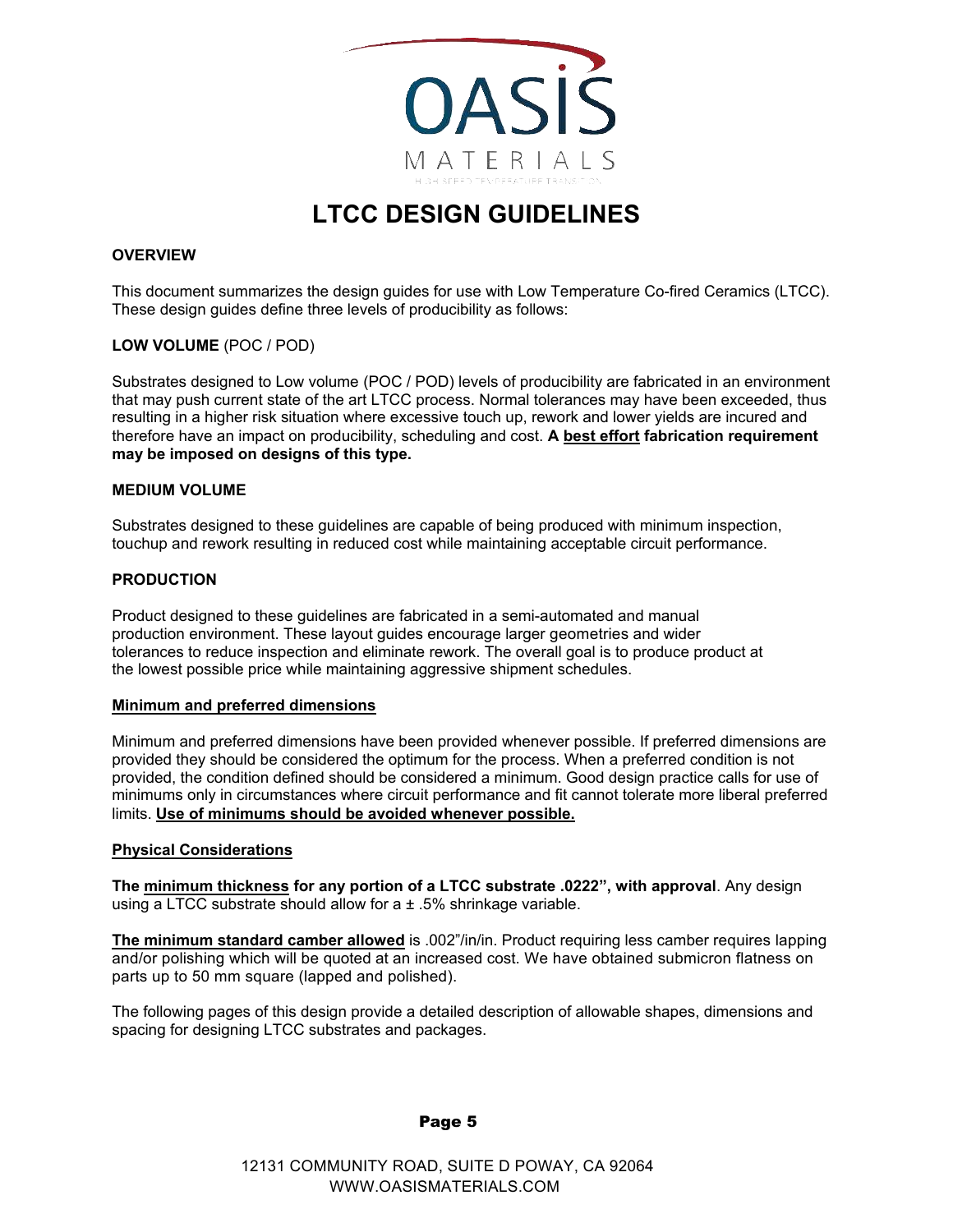

**CONDUCTORS**

**Conductor line width and spacing**



#### **PREFERRED DIMENSIONS MINIMUM DIMENSIONS**

| <b>LTCC CLASS</b>    |        |      |        |         |         |         |
|----------------------|--------|------|--------|---------|---------|---------|
| <b>POD/POC</b>       | 5 mils | mils | 5 mils | 3 mils* | 4 mils* | 3 mils* |
| <b>Medium Volume</b> |        |      |        |         |         |         |
| <b>Production</b>    |        |      | 10     |         |         |         |

#### **\* Must be approved by Oasis Materials for each submitted design prior to acceptance.**

NOTE: Normal design practice uses a standard grid spacing where the sum of the line width and space equal the pitch. If an LTCC "Medium Volume" design class is constructed on a 16 mil pitch (8 mil lines and spaces), catch pads overlaps will cause spacing violations. These spacing violations are acceptable for short distances but causes higher probability of added inspection and touch up. This condition causes increased costs and possible schedule impact. **A larger pitch is recommended whenever possible**.

Where design density is at a maximum and catch pads pose a potential shorting problem, conductor lines may be terminated directly to the via without a catch pad.

Please contact Oasis Materials for specific applications at Sales@oasismaterials.com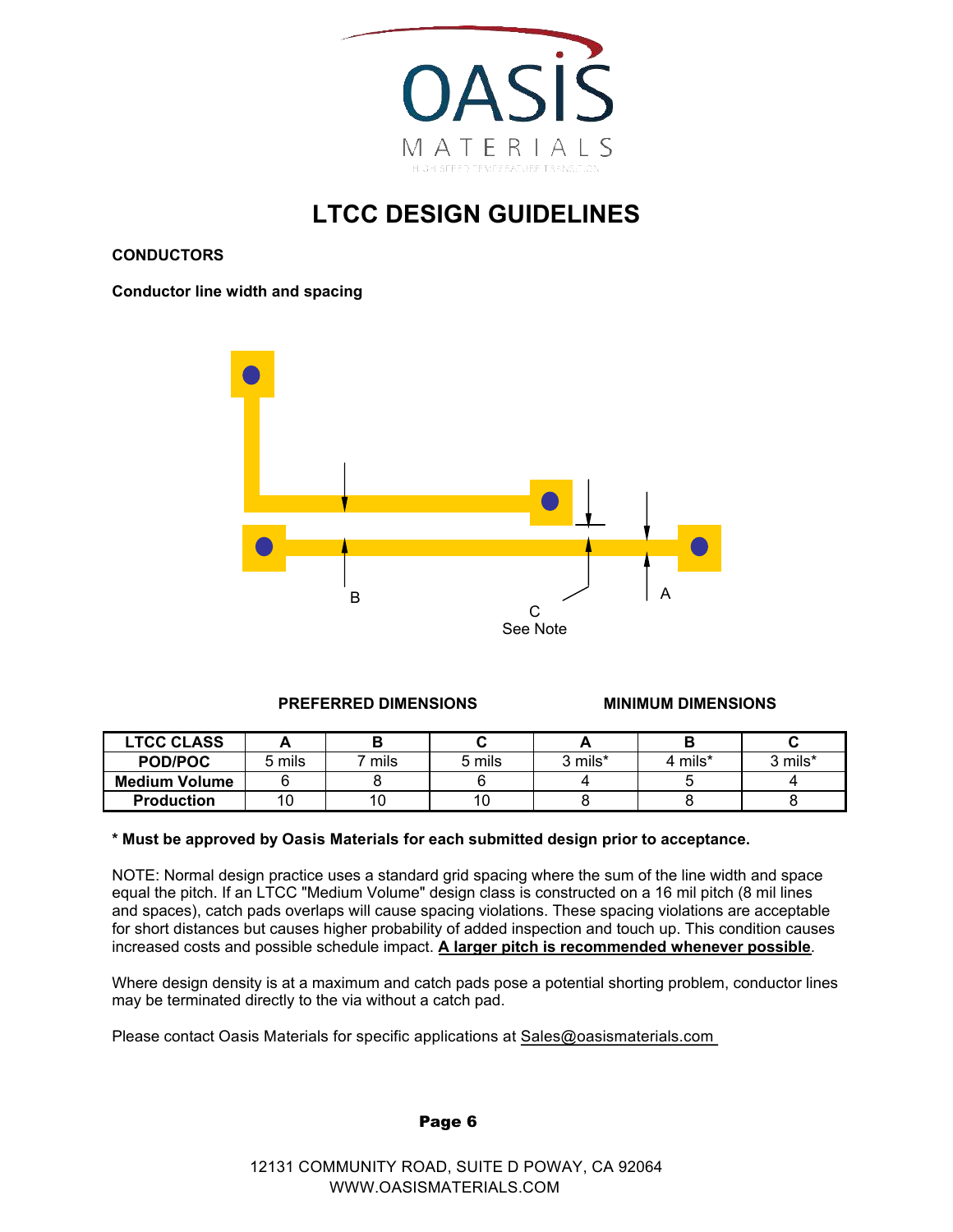

**CONDUCTORS**

**Conductor to edge of substrate/cavity clearance**



**PREFERRED DIMENSIONS MINIMUM DIMENSIONS** 

| <b>LTCC CLASS</b>    |                | в             | RF              |                |               | <b>RF</b>       |
|----------------------|----------------|---------------|-----------------|----------------|---------------|-----------------|
|                      | <b>SURFACE</b> | <b>BURIED</b> | <b>GROUNDS*</b> | <b>SURFACE</b> | <b>BURIED</b> | <b>GROUNDS*</b> |
| POD/POC              | 10 mils        | 10 mils       | 10 mils         | 5 mils*        | 5 mils*       | To edge*        |
| <b>Medium Volume</b> | 10 mils        | 10 mils       | 10 mils         | 5 mils*        | 5 mils*       | 5 mils*         |
| <b>Production</b>    | 15 mils        | 15 mils       | 15 mils         | 10 mils        | 10 mils       | 10 mils         |

\*Conductors and ground/power planes designed less than 5-10 mils to the substrates/cavity edge can result in edge exposure or smearing resulting in possible **shorting** during substrate mounting. Also, there may be some **"sloping or rounding"** of the last 5 - mils of the conductor near cavity edges (this includes substrate edges defined by a cavity). Please verify that this condition will not pose electrical design or processing issues prior to completing lay out.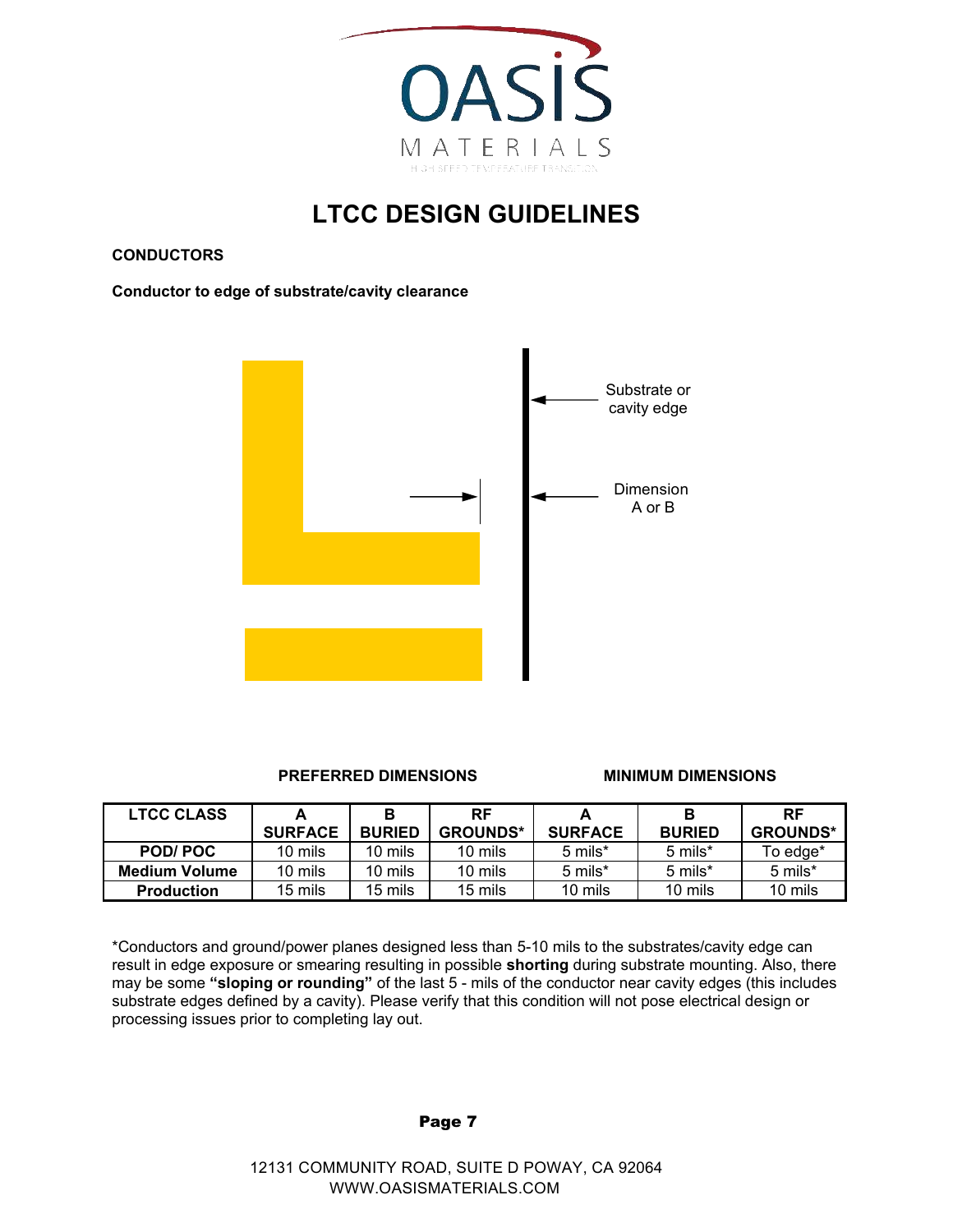

#### **GROUND AND POWER PLANES**

Large exposed conductor areas such as planes may be solid. Buried planes should be gridded where ever possible. A typical gridded plane will have 10 mil lines with 15-20 mil openings\* (see below). Areas on the ground plane may be solid to provide shielding to transmission lines and other critical signals when required. The edges (around substrate perimeter and cavities) of all ground planes must be castellated to promote proper lamination adhesion between tape layers ( Oasis Materials recommends at least 50% open area). Feed through vias/pads on buried plane layers should have a 15-20 mil isolation clearance between the feed through and the plane (8 mils absolute minimum upon design review). The grid pattern of planes on adjacent layers should be offset wherever possible to provide a uniform top and bottom substrate surface.



\* 10 mil lines with 10 mil openings minimum. Ground plane grids should be maximized whenever possible to improve yield and reduce cost.

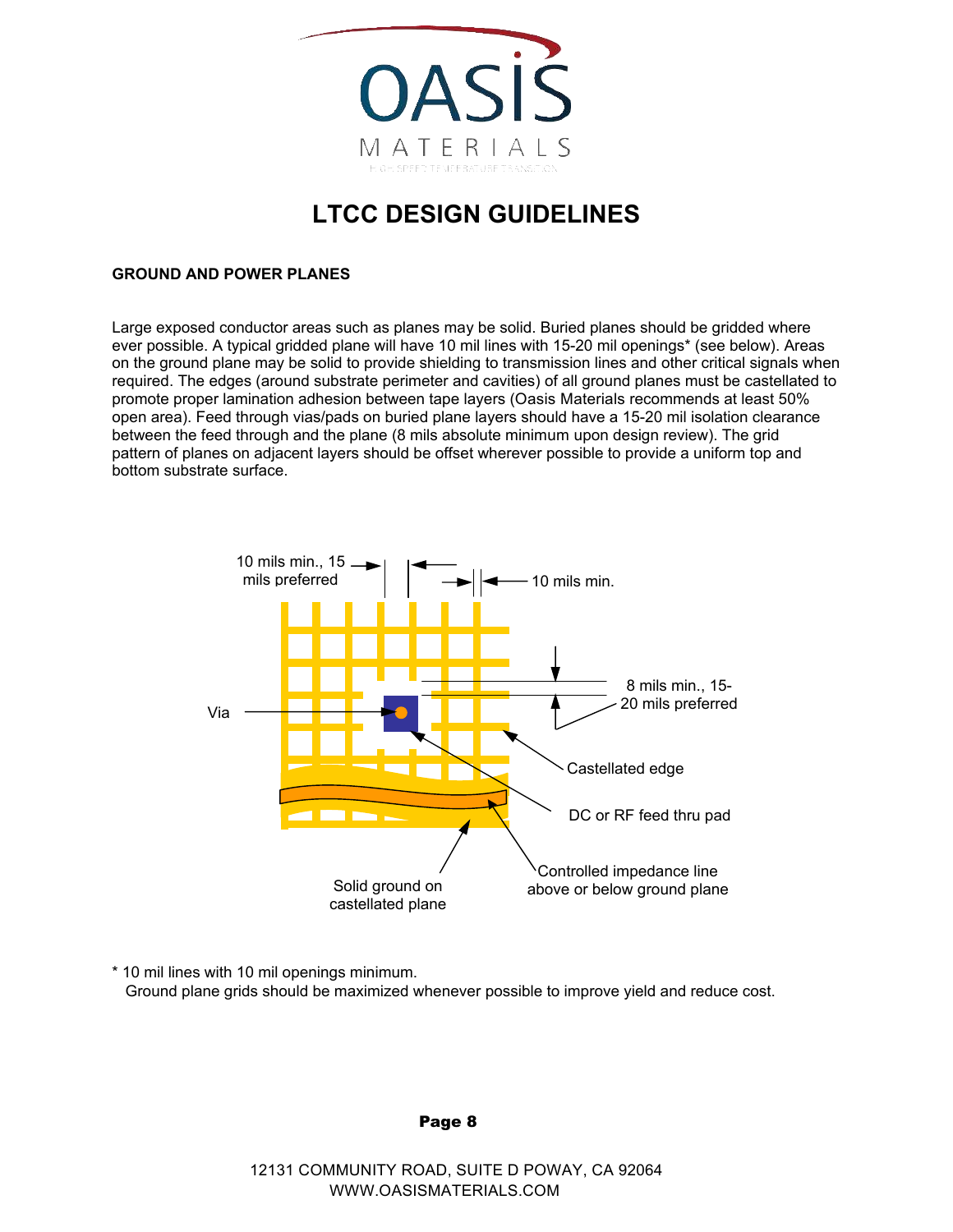

#### **ELECTRICAL VIAS**

Electrical via sizes for standard tape thicknesses (see table below). A maximum of three via diameters on any tape is offered as standard processing. Other via sizes and quantities per layer is available upon request.



#### **PREFERRED DIMENSIONS MINIMUM DIMENSIONS**

| <b>LTCC CLASS</b>    | Tape<br>Thickness * | $3.7$ mil | 5.2 mil   | $7.4 - 8.2$ mil | 3.7 mil | 5.2<br>mil | $7.4 - 8.2$<br>mil |
|----------------------|---------------------|-----------|-----------|-----------------|---------|------------|--------------------|
| <b>POD/POC</b>       | Via dia. A**        | 8,10 mils | 8,10 mils | 8,10 mils       | 4 mils  | 6 mils     | 6 mils             |
| <b>Medium Volume</b> | Via dia. A**        | 8,10 mils | 8,10 mils | 8,10 mils       | 4 mils  | 6 mils     | 6 mils             |
| <b>Production</b>    | Via. dia. A**       | 8,10 mils | 8,10 mils | 8,10 mils       | 6 mils  | 6 mils     | 8 mils             |

\* Approximate fired thickness.

\*\* As punched unfired diameter (Apply specific shrinkage factor to determine fired diameter).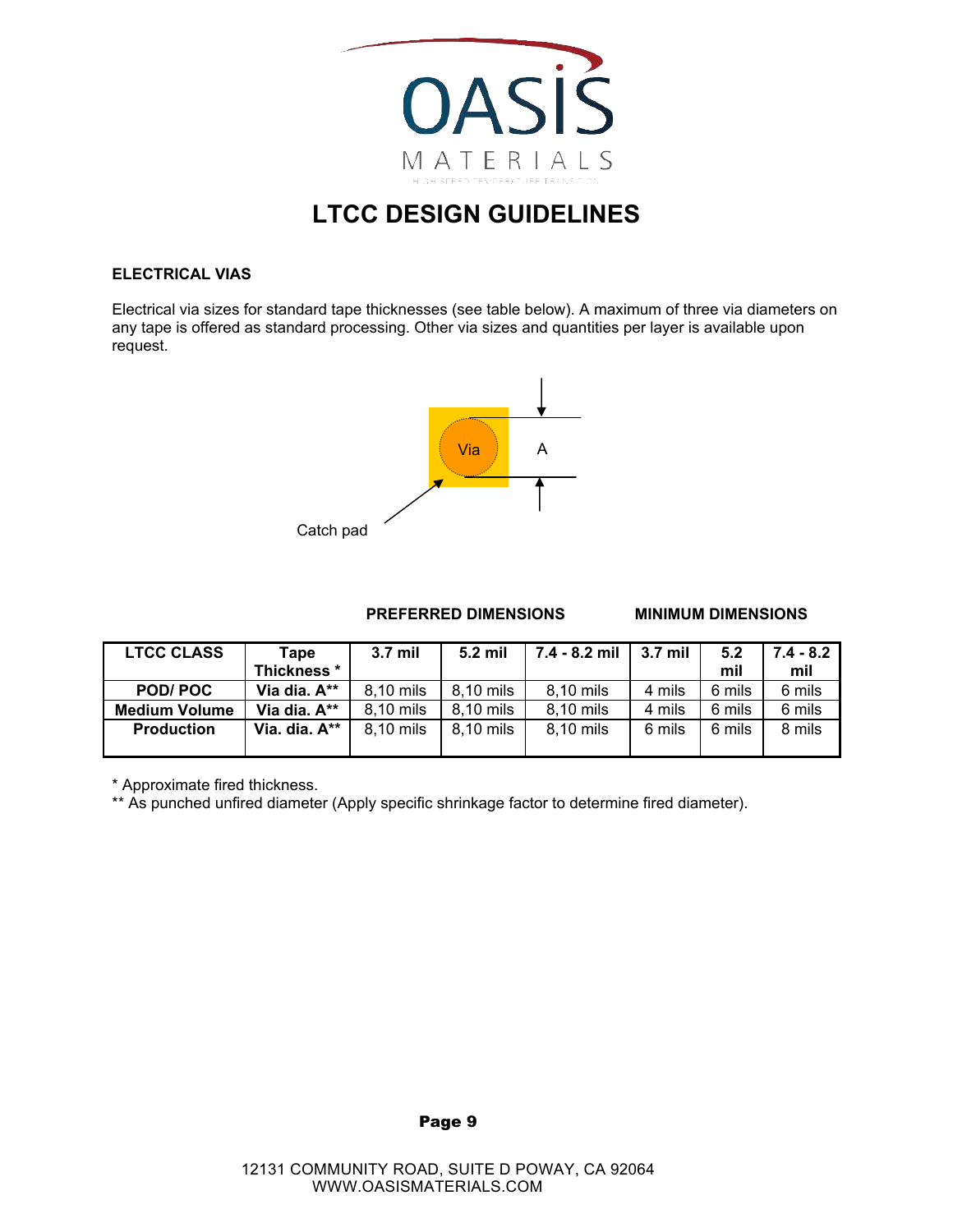

#### **ELECTRICAL VIAS**

#### **Catch Pads**

Catch pads above and below each via shall overlap the via on all sides by the specified distance (see table below). Exceptions are areas of dense routing that do not permit the use of catch pads over vias (conductor lines are then terminated directly to vias\*).

#### **Catch pads may be excluded from RF transition vias.**



| LTCC CLASS           | A      |
|----------------------|--------|
|                      | (min.) |
| <b>POD/POC</b>       | 1 mil  |
| <b>Medium Volume</b> | 2 mils |
| <b>Production</b>    | 4 mils |

\* This design practice is not encouraged except where absolutely necessary as it may affect electrical yields.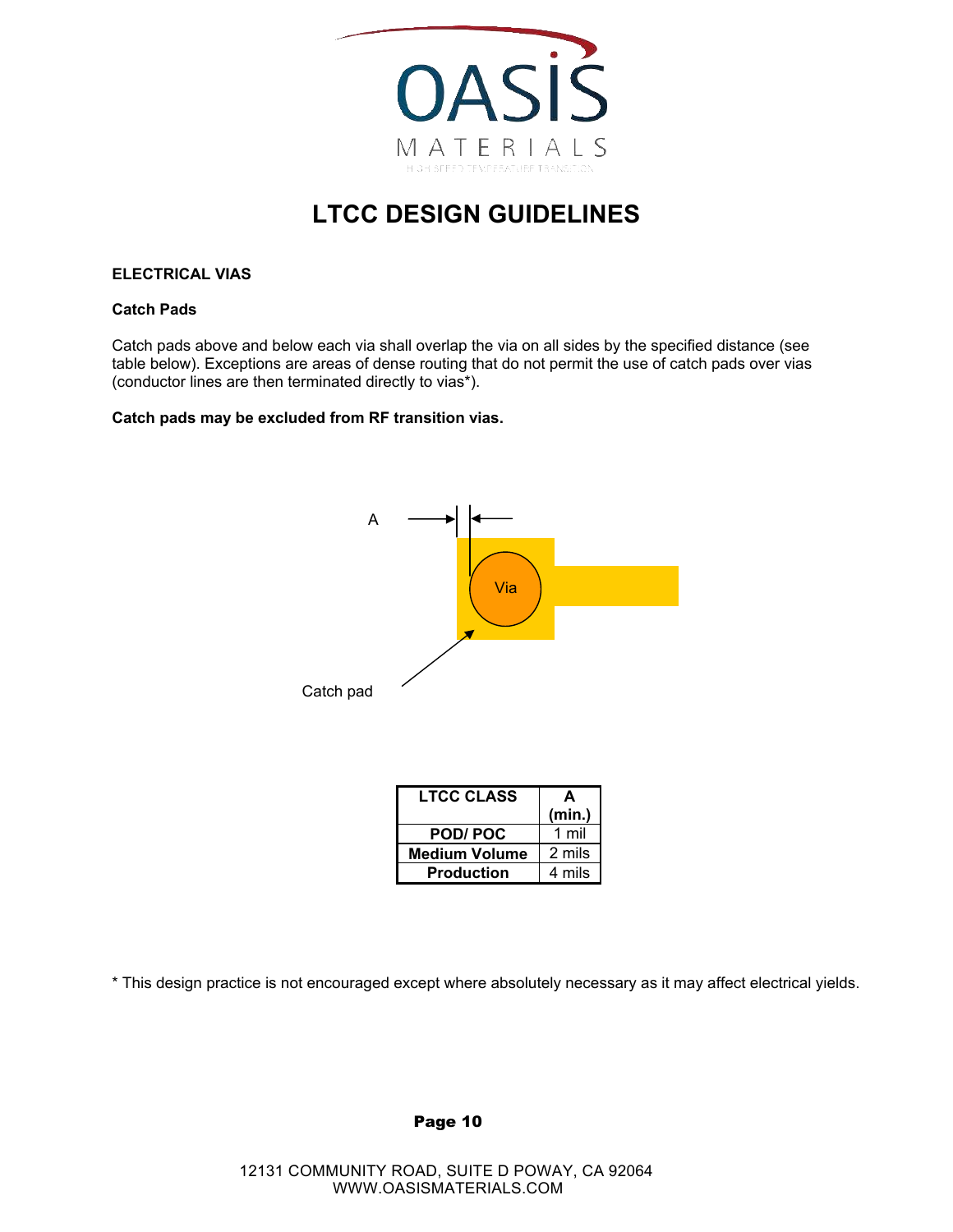

**ELECTRICAL VIAS**

**Electrical via to via spacing on the same layer**



| <b>LTCC CLASS</b>    | $A$ (min.)     | $B$ (min.)     |
|----------------------|----------------|----------------|
| POD/POC              | 2.5 x Via size | 2.5 x Via size |
| <b>Medium Volume</b> | 3 x Via size   | 3 x Via size   |
| <b>Production</b>    | 3 x Via size   | 3 x Via size   |

**NOTE: Thermal and RF vias are excluded from this criteria.**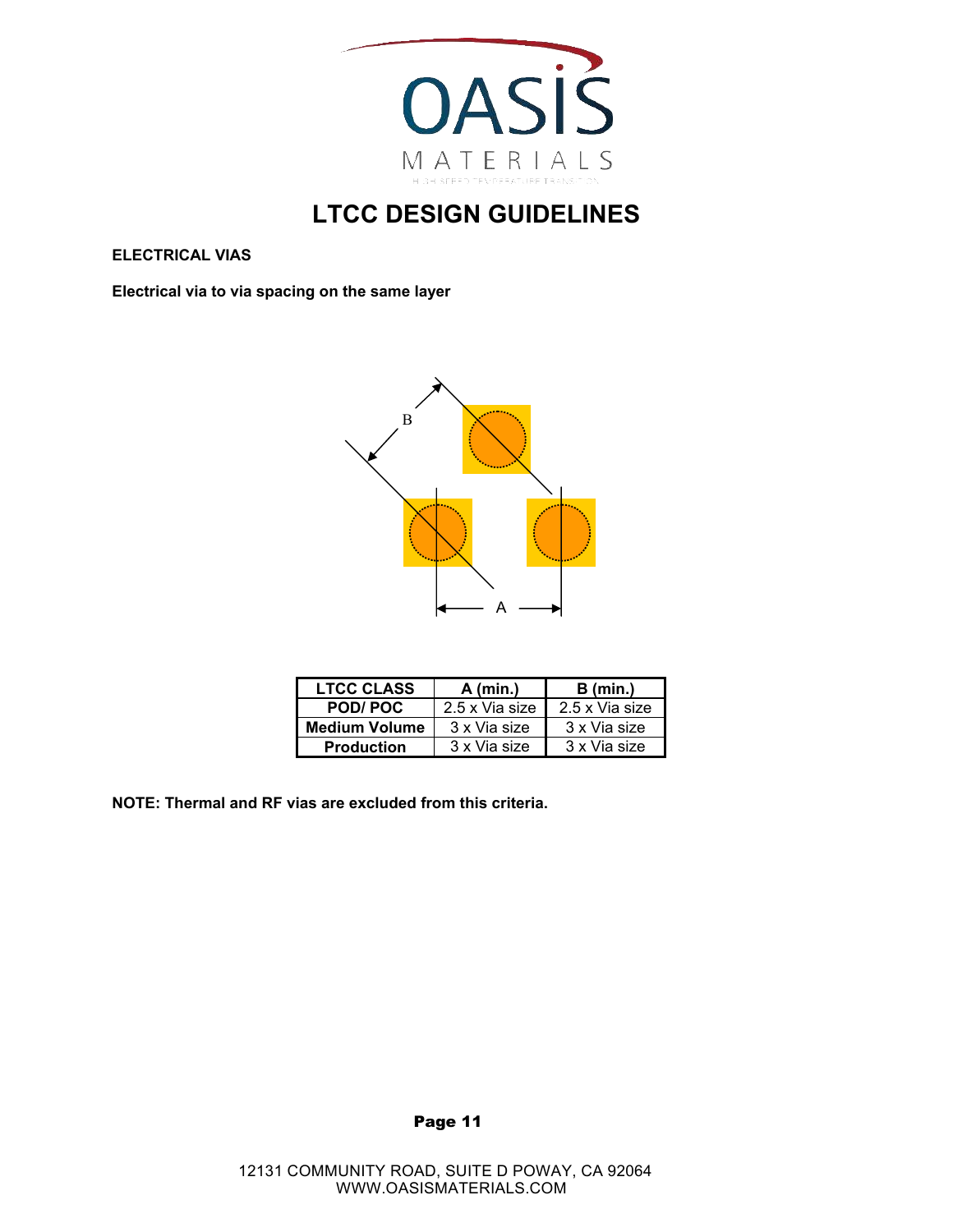

#### **ELECTRICAL VIAS**

Where design density necessitates long strings of vias, the vias should be staggered to prevent snapstrate type cracking. The diagram below is an example of a staggered via pattern.



**Electrical via to electrical via stagger for layer to layer connections.** Vias may stagger (zigzag) vertically to minimize blockage of routing channels and reduce via "posting" effects. The diagram below is an example of acceptable via staggering techniques.

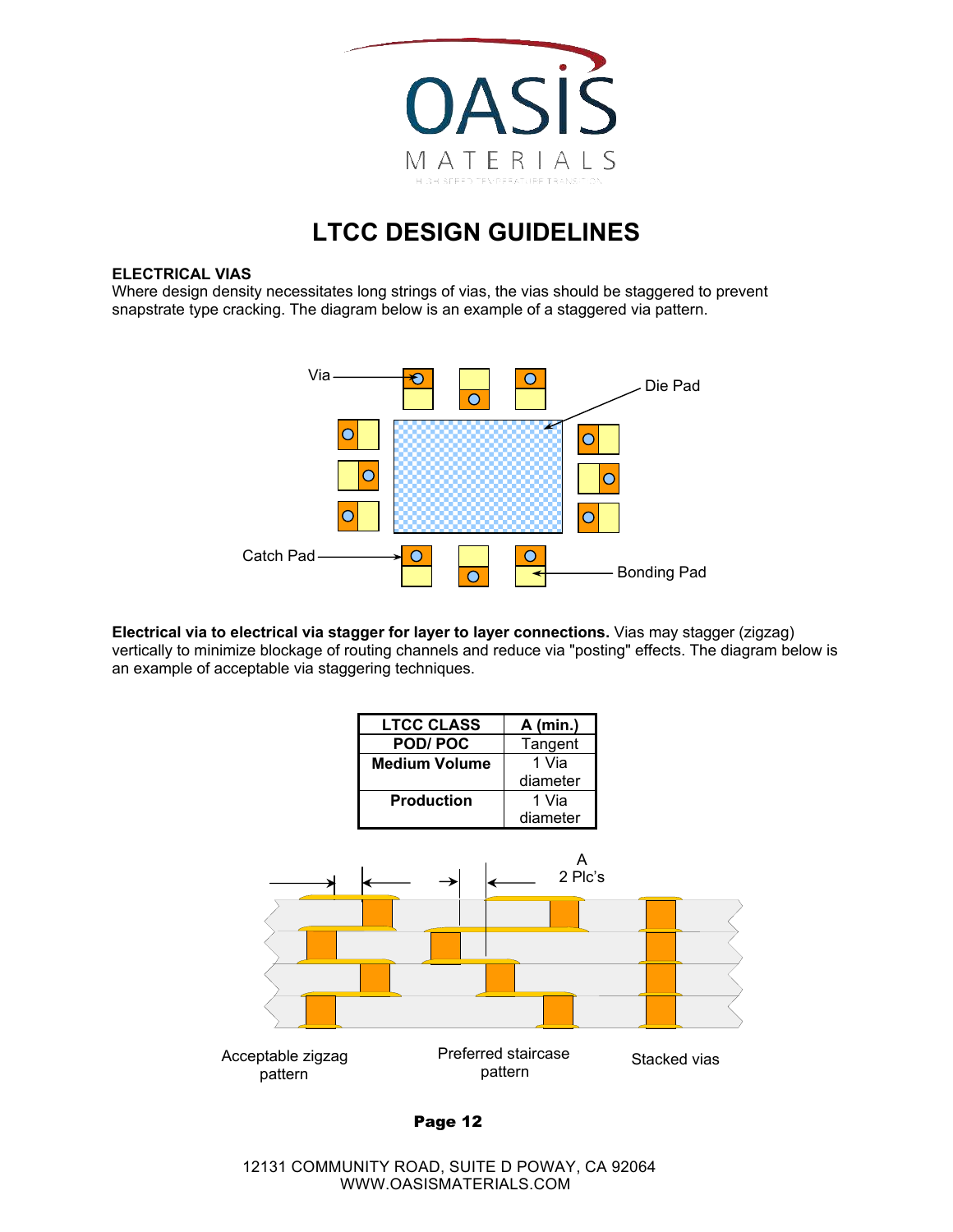

**ELECTRICAL VIAS**

**Electrical via to edge of substrate**



| <b>LTCC CLASS</b>    | $A$ (min.)                        |  |  |
|----------------------|-----------------------------------|--|--|
| POD/POC              | 3 Via diameters (18 mils minimum) |  |  |
| <b>Medium Volume</b> | 4 Via diameters (25 mils minimum) |  |  |
| <b>Production</b>    | 4 Via diameters (25 mils minimum) |  |  |

#### **RF VIAS**

Designs requiring high frequency lines and controlled impedance lines may require buried coaxial type shielding which are accomplished by placing vias parallel to the controlled lines through out the shielded cross sectional area. RF vias may be placed as close as 2 mils apart (horizontal displacement on adjacent layers) as long as they are electrically common to each other. RF vias may also be stacked if required as long as they maintain 2 via diameters pitch minimum **( tacked vias may not be s hermetic**).

See diagram below. Continued on page 14.



Page 13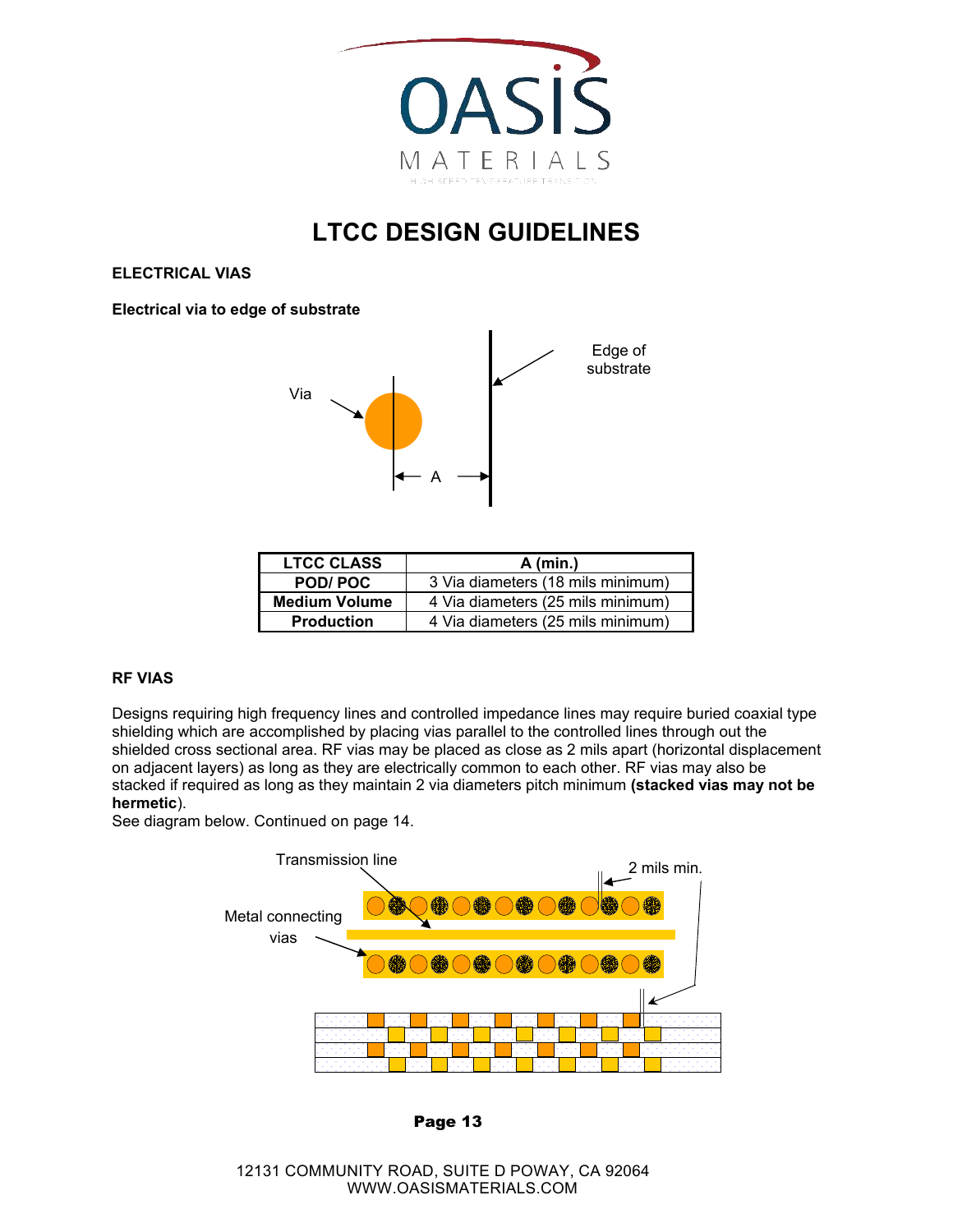

#### **THERMAL VIAS**

Available thermal vias diameters



#### **Thermal via pattern**



#### **Thermal via array dimensions**

| <b>Via Diameter</b><br>(Mils) |      |      |       |       |
|-------------------------------|------|------|-------|-------|
|                               |      |      | 4.O   | 6.36  |
|                               | 13.5 | 13.5 | 6.75  | 9.55  |
|                               | 18   | ١o   |       | 12.73 |
| I U                           | 22.5 | 22.5 | 11.25 | 15.9  |
| 1 C                           | 30   | 30   | 15    | 21.21 |
| 15                            | 45   |      | 22.5  | 31.82 |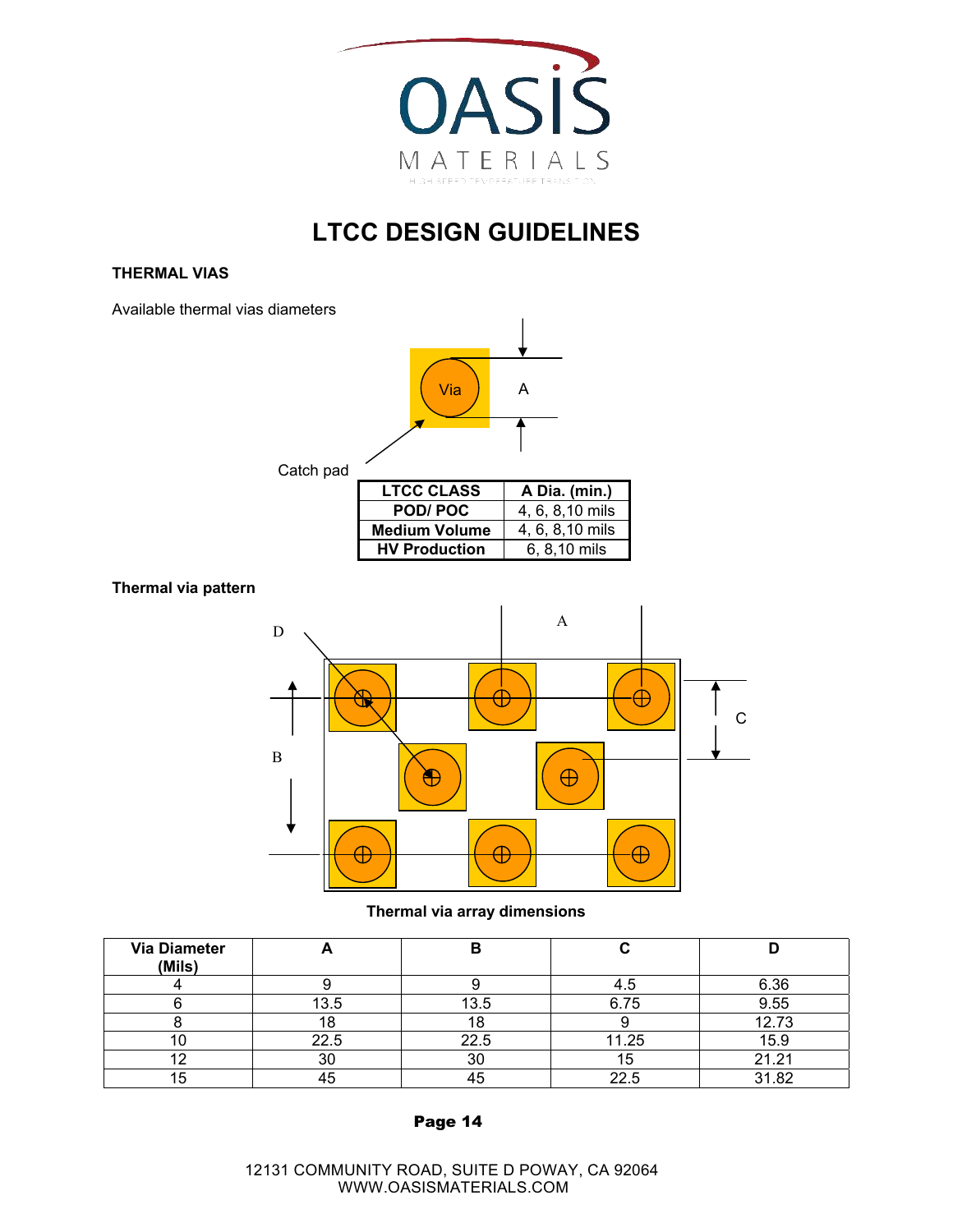

#### **THERMAL VIAS**

 The maximum thermal via array size is 250 mil, length or width. Larger thermal arrays using larger via diameters with 3 x via diameter spacing are available upon request. While the thermal vias shown in this design guide display individual cover pads, a solid metal single pad covering all vias is acceptable. This approach helps spread heat reducing thermal impedance.

 To best reduce thermal impedance, select a via diameter that will allow for maximum packing density under the component dissipating the heat. Also, try and center a via directly under a known thermal junction in the component.

 Stacked thermal vias are the most efficient method of reducing thermal impedance. Please keep in mind that stacked thermal via arrays **may not be hermetic** to helium leak testing.

#### **Thermal via to edge of substrate clearance.**



| <b>LTCC CLASS</b>    | A Minimum  | <b>A</b> Preferred  |
|----------------------|------------|---------------------|
| <b>POD/POC</b>       | 60 mils    | $100 \text{ miles}$ |
| <b>Medium Volume</b> | 60 mils    | $150$ mils          |
| <b>Production</b>    | $150$ mils | $150 \text{ miles}$ |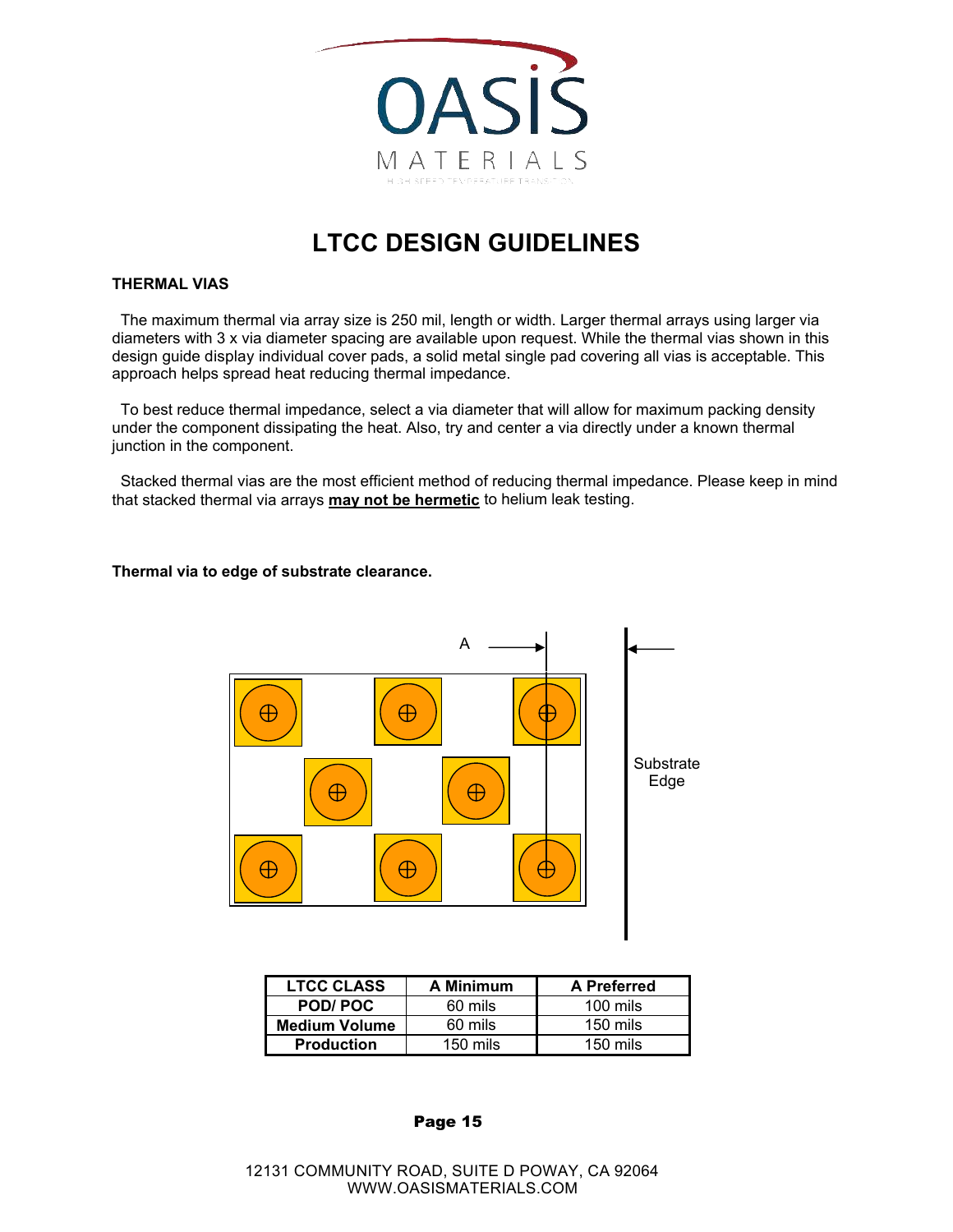

#### **CAVITIES**

#### **Cavity bottom conductor to cavity wall clearance**



\* Bottom conductor electrical connection can be made through cavity wall, if required, but should not exceed 25% of the wall length, 50% maximum. Castellated metallization designs may be used to meet this requirement.

#### **Exposed/buried conductor to cavity wall clearance.**



| <b>LTCC CLASS</b>    | A Exposed | <b>B</b> Buried |
|----------------------|-----------|-----------------|
| POD/POC              | 5 mils    | 10 mils         |
| <b>Medium Volume</b> | 5 mils    | 10 mils         |
| <b>Production</b>    | 15 mils   | 15 mils         |

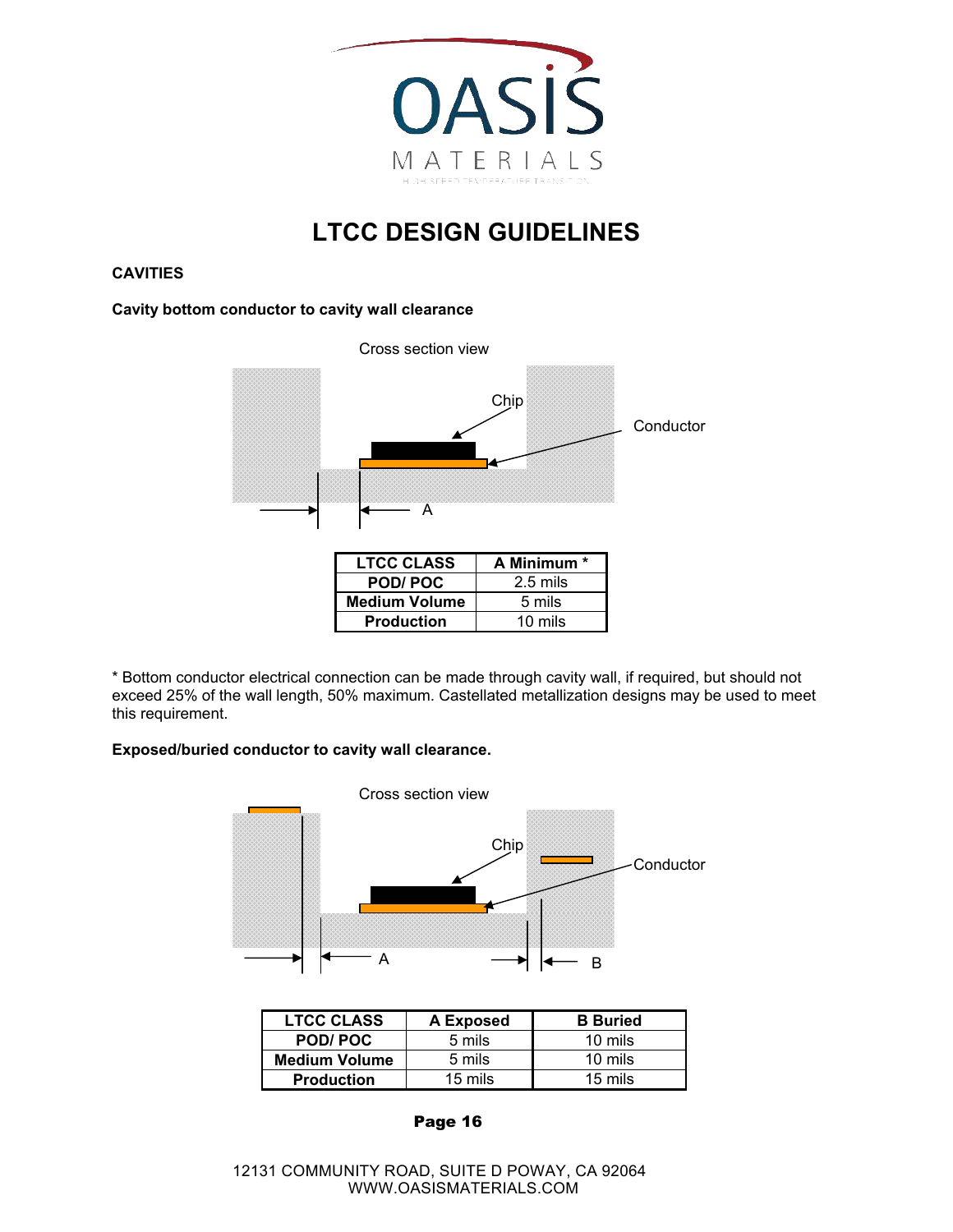

#### **CAVITIES**

**Via to cavity wall clearance**



| 2.5 x via Size |
|----------------|
| 2.5 x via Size |
| 2.5 x via Size |
|                |



**Note: Cavity wall height above bond shelf shall be reviewed prior to design acceptance.**

Page 17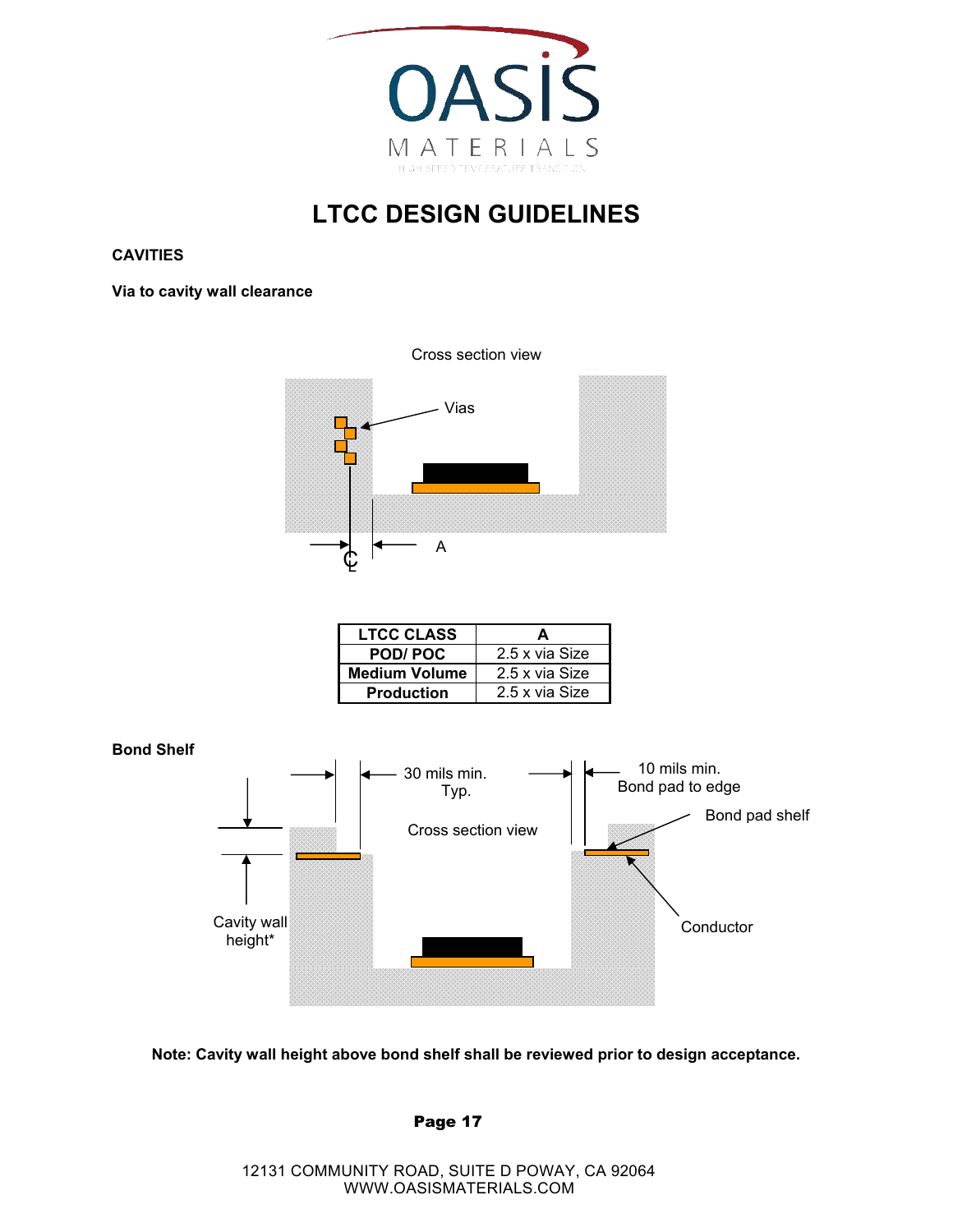

**CAVITIES**

**Cavity to cavity spacing**



#### **MINIMUM DIMENSIONS**

| <b>LTCC CLASS</b>    | A - Wall width     | <b>B</b> - Cav depth | <b>C</b> - Base thickness |
|----------------------|--------------------|----------------------|---------------------------|
| POD/POC              | 50 mils            | $2 \times$ "A" dim.  | 22.2 mils minimum*        |
| <b>Medium Volume</b> | 50 mils            | $2 \times$ "A" dim.  | 22.2 mils minimum*        |
| <b>Production</b>    | $50 \text{ miles}$ | $2 \times$ "A" dim   | 22.2 mils minimum*        |

#### **NOTES:**

- 1. As fired cavity walls shall not exceed 500 mils in length.
- 2. Post fired machined cavity walls shall not exceed 2 inches in length.
- 3. Minimum cavity depth is one tape layer. Bond shelves are considered cavities.
- \* Requires review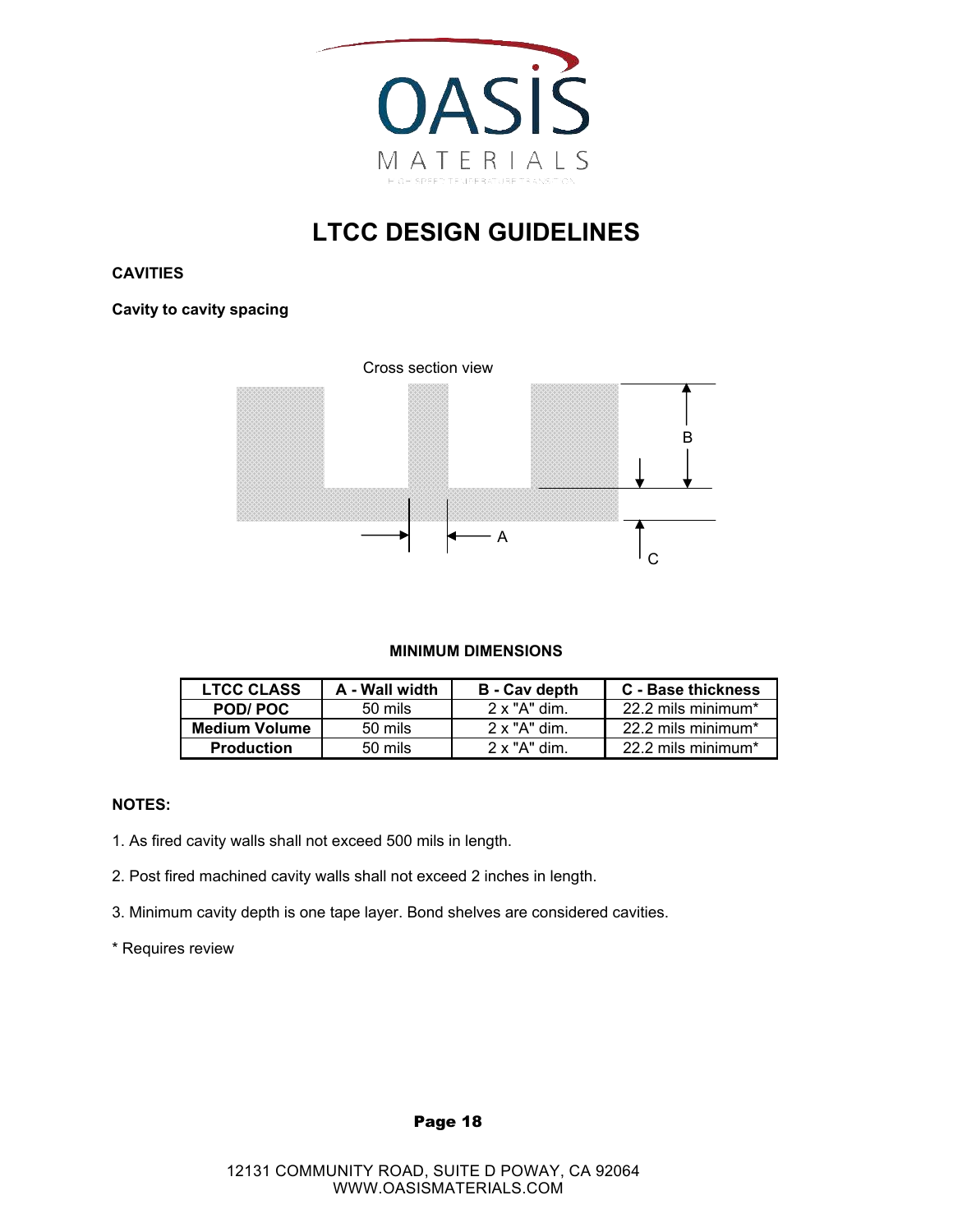

#### **SPECIAL HIGH FREQUENCY DESIGN PROVISIONS AND SUPPORT**

#### **AVAILABLE DIELECTRIC K's**

Available tape dielectric constants of 5.9 ± .15 (Ferro low loss), 7.8 (Dupont 951), 9.1 Heraeus (CT2000) and 7.3 (Heraeus Heralock)

#### **DIMENSIONAL TOLERANCES**

Dielectric Z thickness tolerance is ± .0002" / layer after firing (4.5 – 5 mil green tape). Thicker 10 mil tapes may exhibit up to ± .0003" / layer shrinkage variability. **The minimum allowable substrate thickness in any portion of the design is 22.2 mils.** Design thickness' less than 25 mils require review. The thinner cross section areas of the design may exhibit more camber/warping than thicker areas.

Via and cavity positional tolerance is  $\pm$  .3% after firing.

Layer to layer alignment is  $\pm$  .001".

Cavity X,Y tolerance is ± .005" / side.

Critical line width and space tolerance is ± .0005", minimum.

 Buried resistor tolerance is 30% dependent upon design. Contact Oasis Materials for specific details at Sales@oasismaterials.com. Tighter tolerances may be attempted under a best effort condition.

#### **VIAS AND CATCH PADS**

Vias may be stacked in any manner for RF transition and grounding applications. Stacked vias running straight through the complete substrate cross section **may not be hermetic**. Catch pads over vias are preferred when possible but may be omitted where electrical performance would be compromised.

#### **GROUND PLANES**

Internal ground plane metallization should be gridded wherever possible. Ground planes may be made solid in the areas above, below, and adjacent to critical transmission lines (See page 3). Minimum grid pattern is .01"lines with .01" openings. A 33%-50% opening to line ratio is preferred wherever possible. The minimum isolation distance between an electrical feed through via/pad and the ground plane is .008".

#### **PRECISION LINE WIDTH PROCESS CONTROL AND INSPECTION**

Oasis Materials will perform special measurements of critical lines and spaces when notified prior to layout and fabrication of the substrate. The design database, mylar artwork and green fire dimensions will be closely monitored to ensure compliance to design. Critical dimensions should be recorded in a table similar to that shown in Appendix B. This table should be accompanied with a picture or diagram of the referenced measurement points.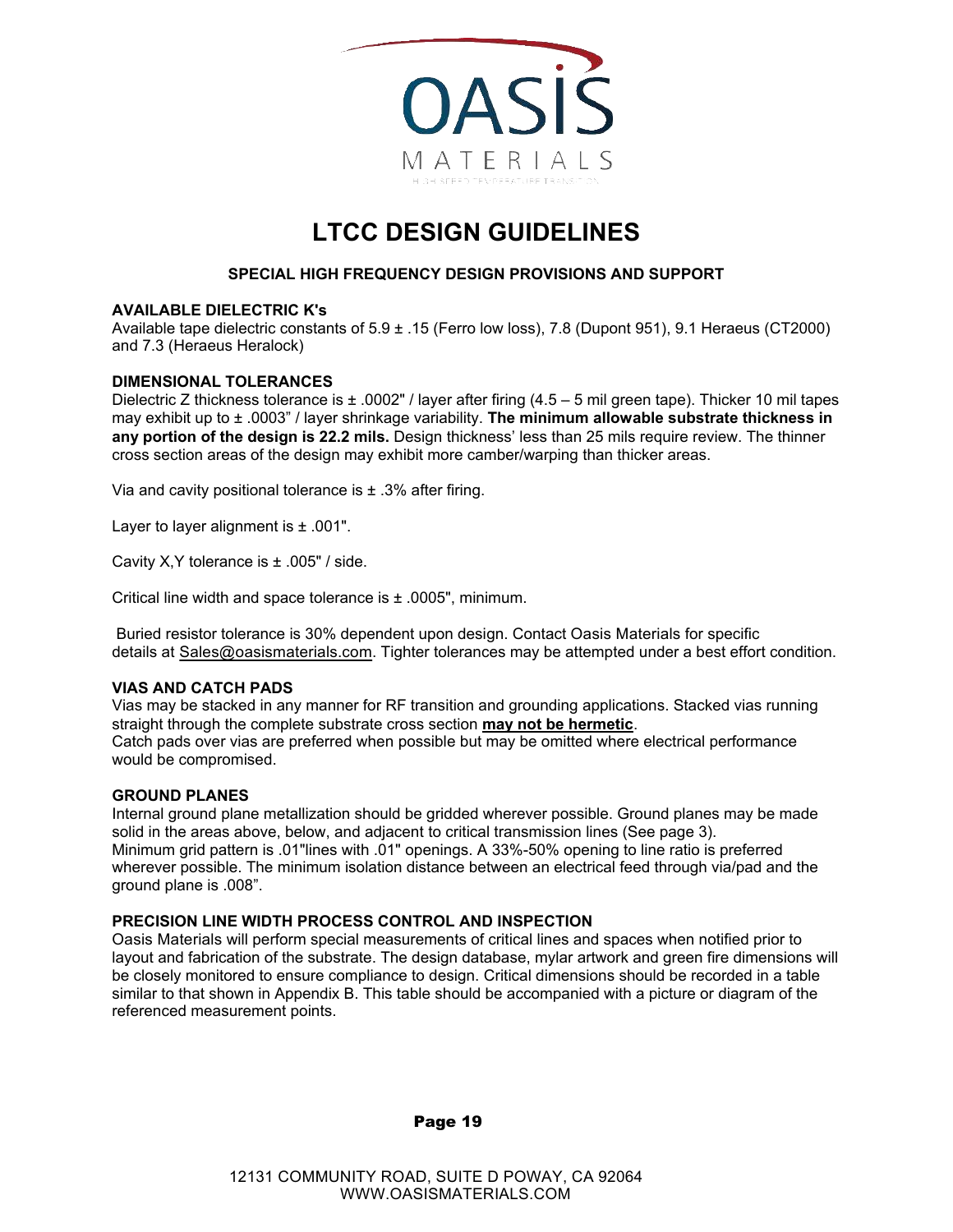

#### **RESISTORS**

**Resistors may be designed using the following sheet resistivity values:** 

#### **SURFACE RESISTORS**

#### **SHEET RESISTIVITY VALUES**

| <b>Material System</b> | 13Ω/⊟ | 100Ω/ $\Box$ | 1,000Ω/ | 10,000 $\Omega/\Box$ | 100,000 $\Omega$ |
|------------------------|-------|--------------|---------|----------------------|------------------|
|                        |       |              |         |                      |                  |
| Dupont 951             | YES   | <b>YES</b>   | YES     | <b>YES</b>           | <b>YES</b>       |
|                        |       |              |         |                      |                  |
| Ferro A6-S             | YES   | YES          | YES     | <b>YES</b>           | <b>YES</b>       |
|                        |       |              |         |                      |                  |
| Ferro A6-M             | YES   | YES          | YES     | YES                  | <b>YES</b>       |

#### **BURIED RESISTORS**

#### **SHEET RESISTIVITY VALUES**

| <b>Material System</b> | $35\Omega$ / $\Box$ | 100Ω/ $\Box$ | 1,000 $\Omega/\Box$ | 10,000 $\Omega$ $\Box$ | 100,000 $\Omega$ / $\Box$ |
|------------------------|---------------------|--------------|---------------------|------------------------|---------------------------|
|                        |                     |              |                     |                        |                           |
| Dupont 951             | <b>YES</b>          | <b>YES</b>   | YES*                | YES*                   | <b>NO</b>                 |
|                        |                     |              |                     |                        |                           |
| <b>Ferro A6-S</b>      | <b>YES</b>          | YES          | YES*                | YES*                   | <b>NO</b>                 |
|                        |                     |              |                     |                        |                           |
| <b>Ferro A6-M</b>      | YES                 | YES          | <b>YES*</b>         | YES*                   | <b>NO</b>                 |

\* 1K/Sq. and higher resistor sheet values may exhibit greater variation to tolerance.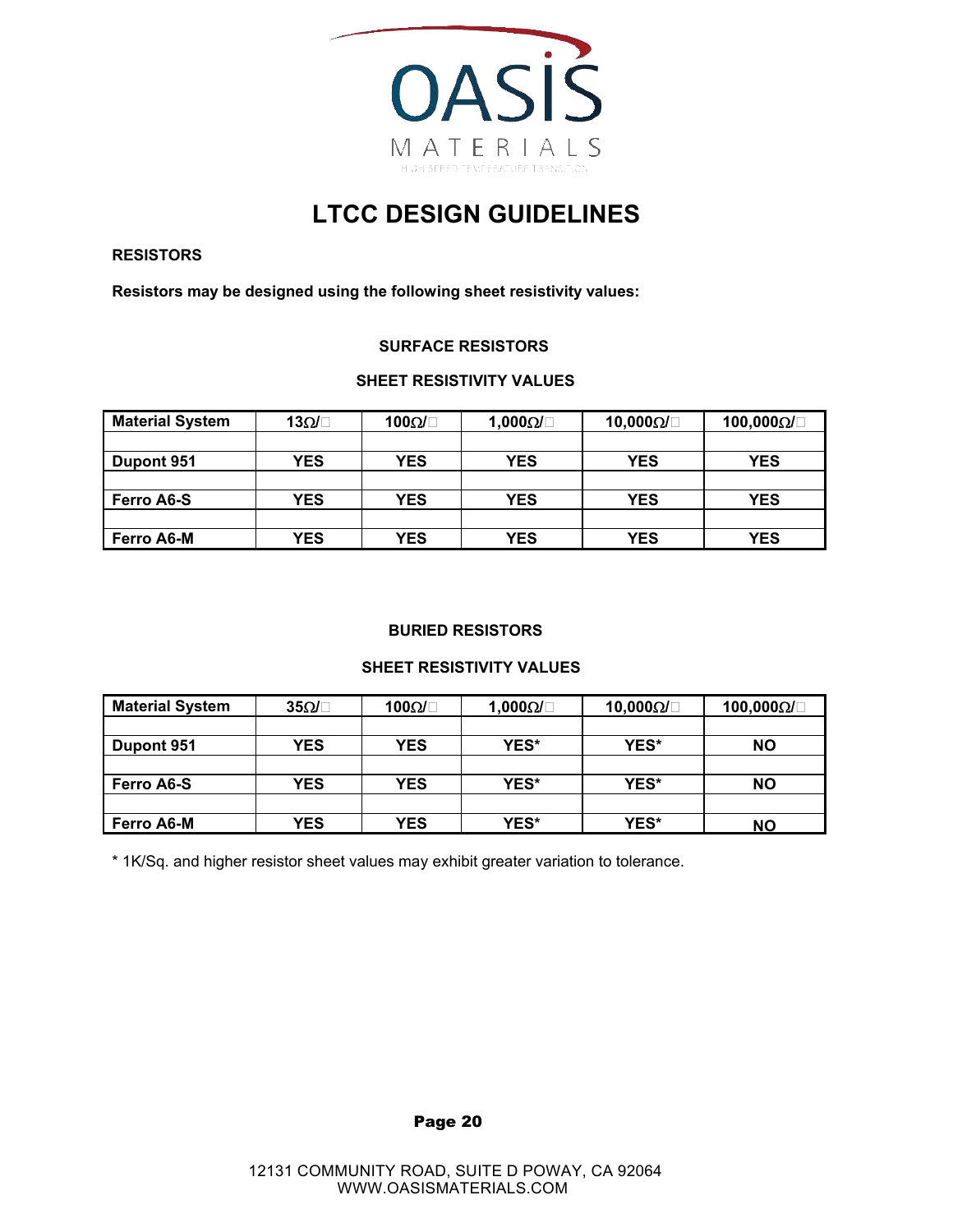

#### **RESISTORS**

All resistors that are to be measured or trimmed to value should have, as a minimum, a 10 mil x 10 mil (15 mil preferred) probe area free of resistor material or overcoat material. In addition ( as a minimum ), terminating vias must be 1 via diameter away from the resistor or cover coat materials. Trimmed to value tolerances should be discussed with Oasis Materials prior to "locking" in designs.

Resistors designed in parallel should be avoided**. Any design using parallel resistors networks must be identified and approved during design review.** Oasis Materials cannot take responsibility for product losses resulting in un-dentified parallel resistor networks.

**The minimum tolerance for "as fired" surface or buried resistors is ± 30%.**



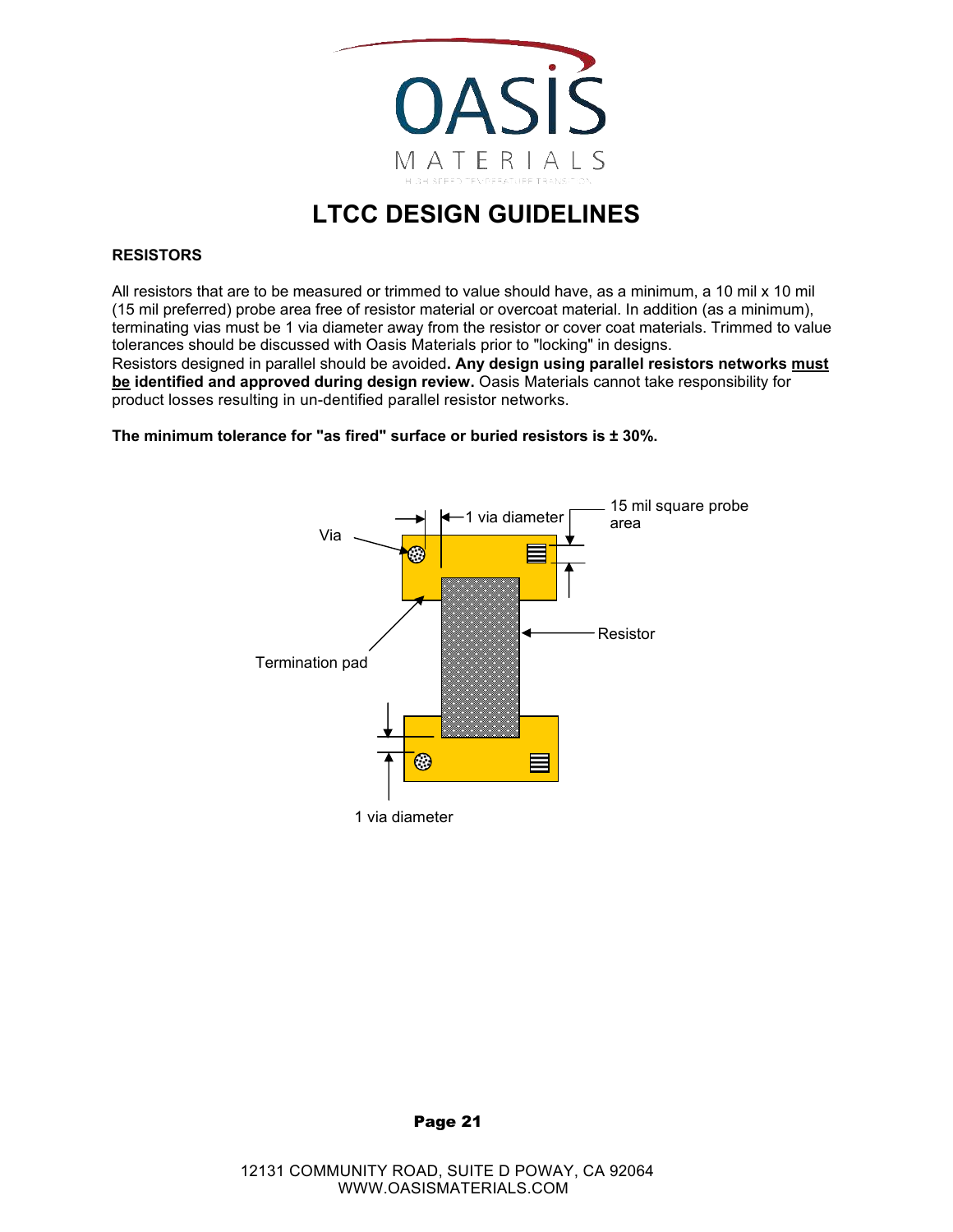

#### **RESISTORS**

**Resistor to conductor termination overlaps for surface and buried resistors**



| <b>LTCC CLASS</b>    | Min.    | B Min.  | C Min.  | <b>A</b> Preferred | <b>B</b> Preferred | <b>C</b> Preferred |
|----------------------|---------|---------|---------|--------------------|--------------------|--------------------|
|                      |         |         |         |                    |                    |                    |
| POD/POC              | 5 mils* | 5 mils* | 5 mils* | 10 mils            | 10 mils            | 10 mils            |
| <b>Medium Volume</b> | 10 mils | 10 mils | 10 mils | $>10$ mils         | $>10$ mils         | $>10$ mils         |
| <b>Production</b>    | 10 mils | 10 mils | 10 mils | $>15$ mils         | $>15$ mils         | $>15$ mils         |

**\*NOTE: The resistor design criteria noted above does not include metallization area required to probe resistors during measurement or laser trimming. Five-mil criteria may affect resistor stability, cost and schedule.**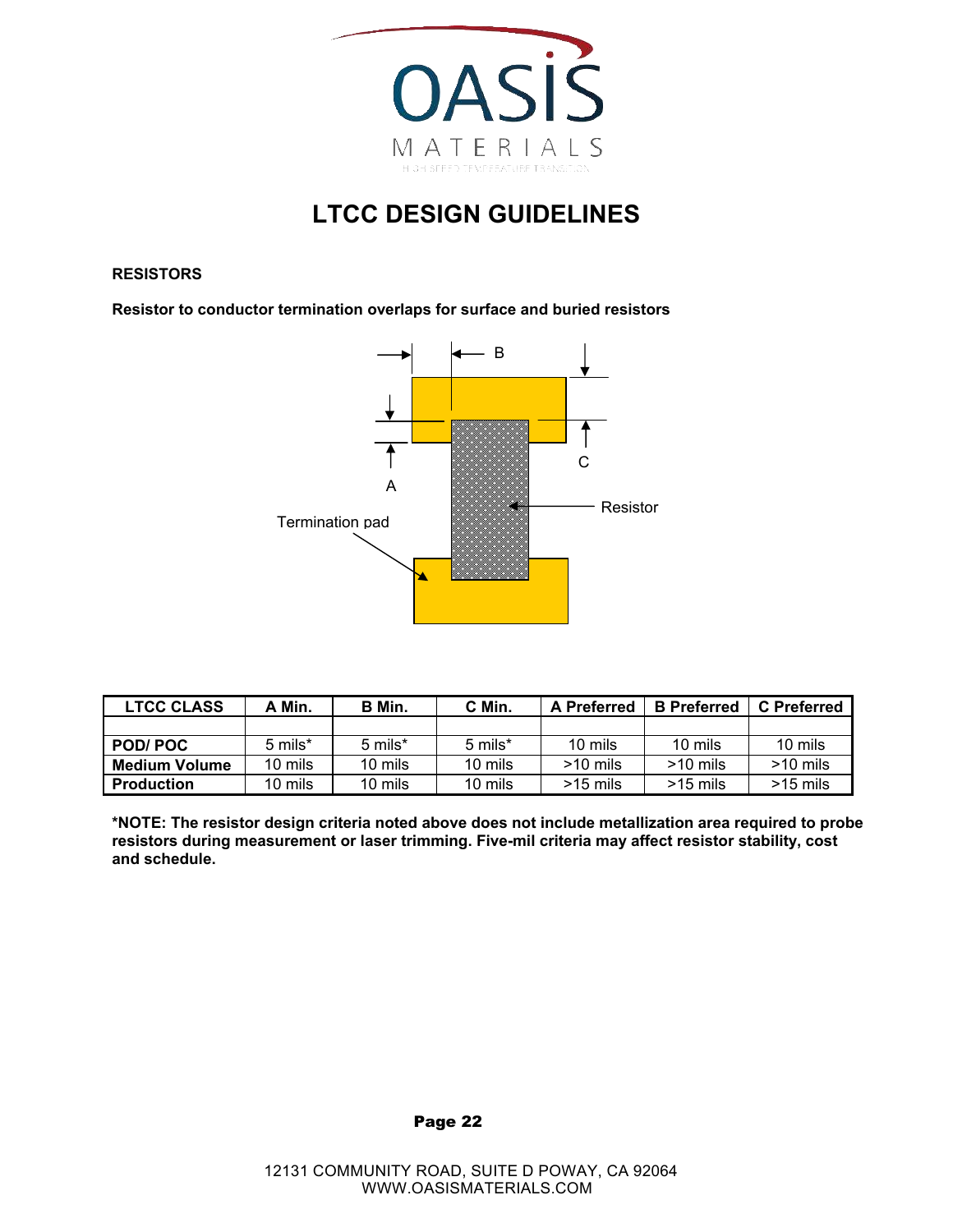

#### **RESISTORS**

#### **The minimum resistor length (between conductors) and width.**

The maximum buried resistor size is 70 mils x 70 mils. Buried resistor coverage shall not exceed 15%. The maximum number of sheet resistivities per buried layer is two; maximum number of surface sheet resistivities is three.

**Resistor to resistor spacing for resistors of the same sheet resistivity on the same layer.** Resistors of the same sheet value with a common termination pad may abut.



#### **Abutting Resistors**

| <b>LTCC CLASS</b> | A Min.  | B Min.  | C Min.  | <b>A</b> Preferred | <b>B</b> Preferred | <b>C</b> Preferred |
|-------------------|---------|---------|---------|--------------------|--------------------|--------------------|
|                   |         |         |         |                    |                    |                    |
| <b>POD/POC/RF</b> | 15 mils | 15 mils | 30 mils | 40 mils            | 40 mils            | $>50$ mils         |
| l Medium Volume   | 20 mils | 20 mils | 40 mils | 40 mils            | 40 mils            | >50 mils           |
| <b>Production</b> | 30 mils | 30 mils | 50 mils | 40 mils            | 40 mils            | 100 mils           |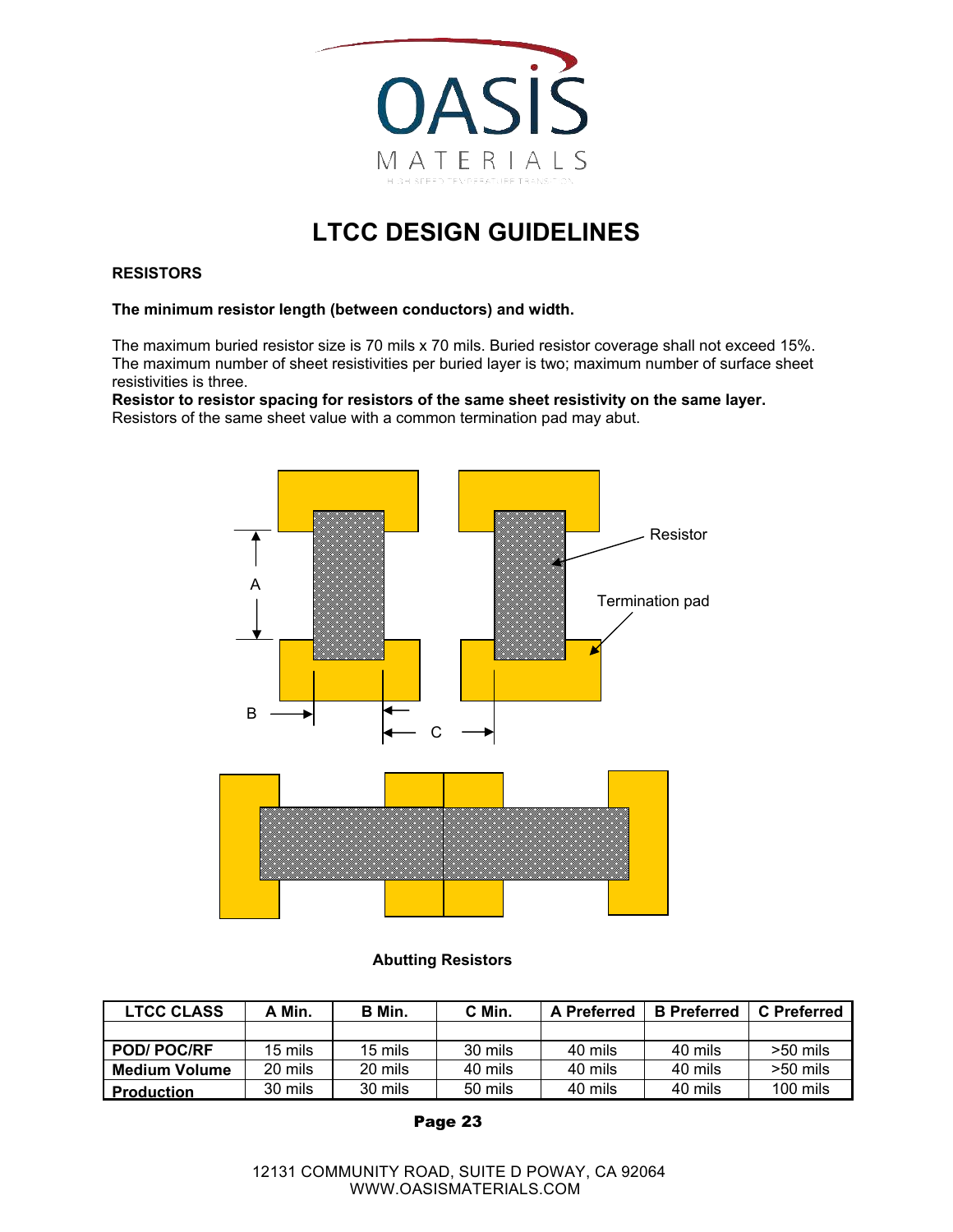

#### **RESISTORS**

**Spacing for surface to buried resistors or buried resistors on different tape layers**



**Cross section** 

| <b>LTCC CLASS</b> | A Min.  | A Preferred |  |
|-------------------|---------|-------------|--|
|                   |         |             |  |
| <b>POD/POC</b>    | 50 mils | $>50$ mils  |  |
| Medium Volume     | 50 mils | $>50$ mils  |  |
| Production        | 50 mils | 200 mils    |  |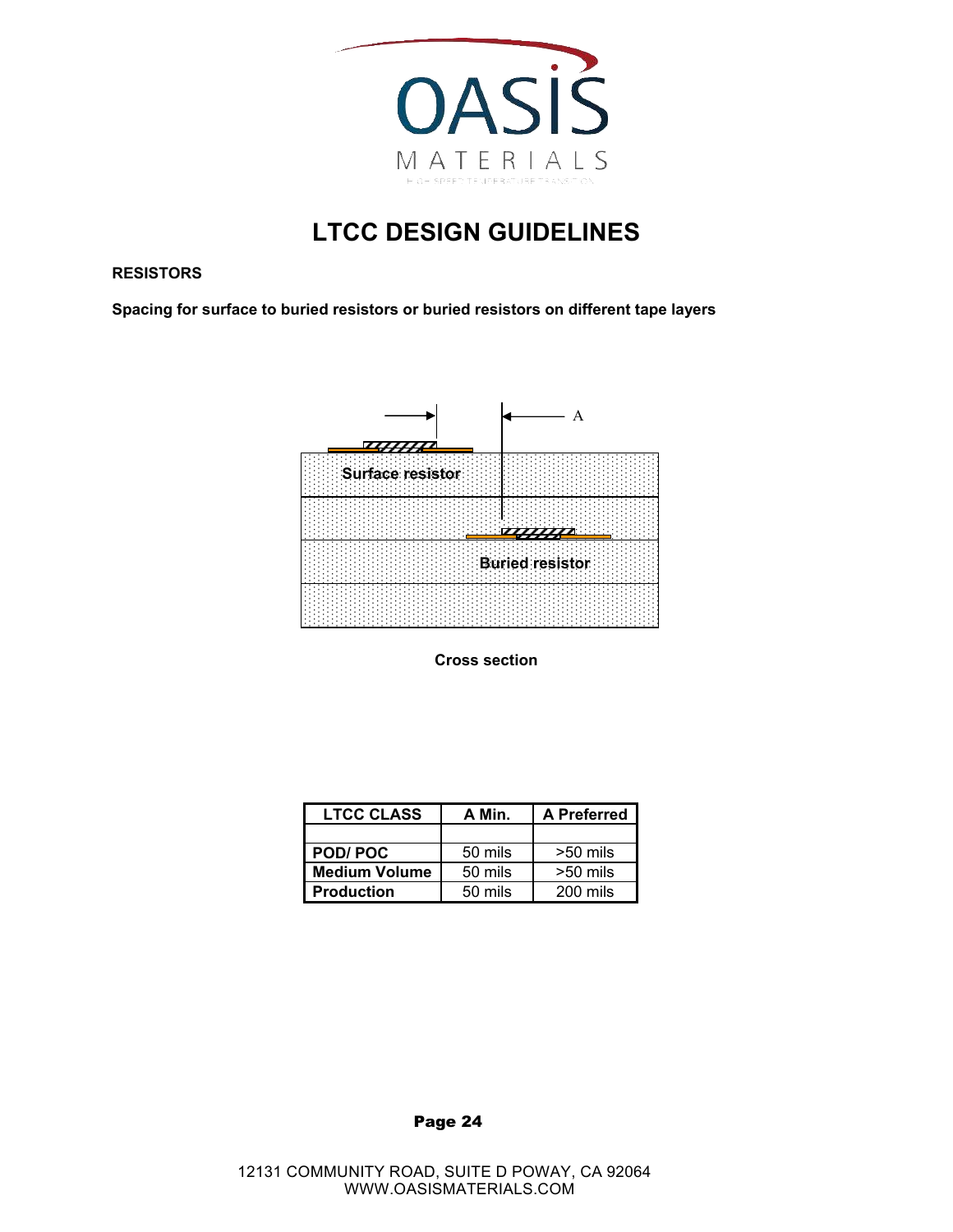

**RESISTORS**

**Resistor to edge of substrate clearance**



| <b>LTCC CLASS</b> | A Min.  | A Min.     |
|-------------------|---------|------------|
|                   |         |            |
| <b>POD/POC</b>    | 25 mils | $>50$ mils |
| Medium Volume     | 25 mils | $>50$ mils |
| <b>Production</b> | 25 mils | 200 mils   |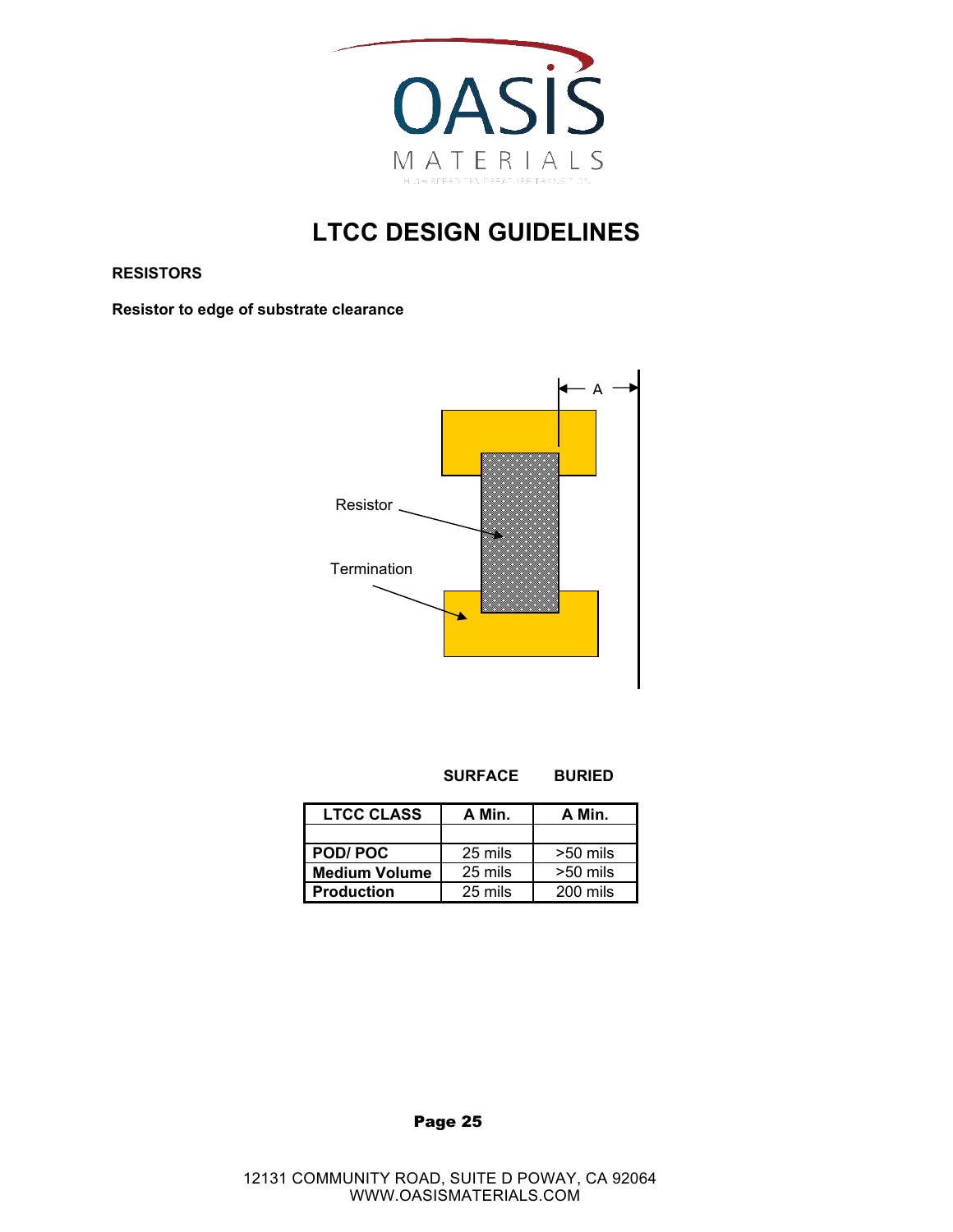

**RESISTORS**

**Resistor cover coat overlap**



| - - - - -            |         |
|----------------------|---------|
|                      |         |
| POD/POC              | 5 mils  |
| <b>Medium Volume</b> | 10 mils |
| <b>Production</b>    | 10 mils |
|                      |         |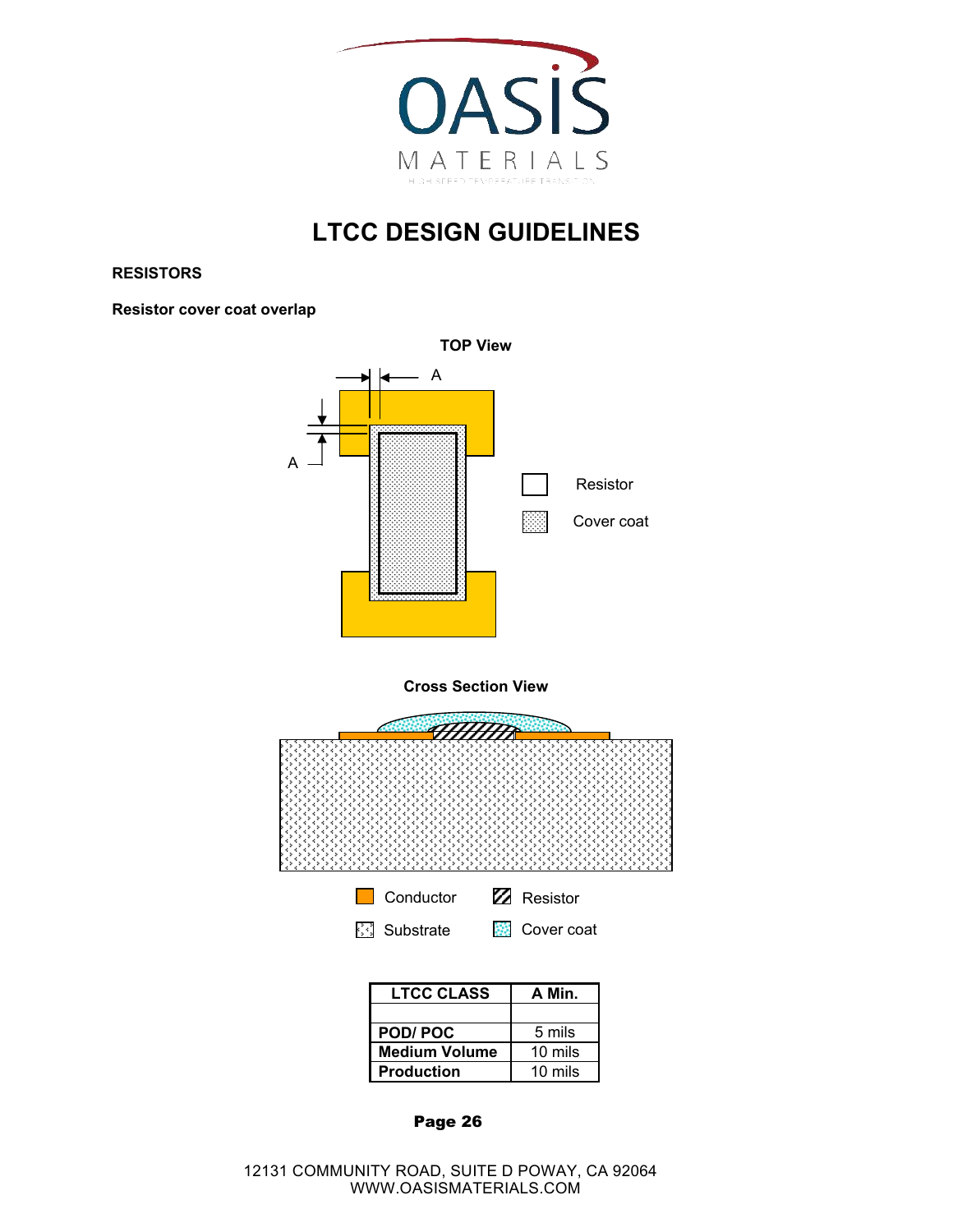

#### **CAPACITORS**

Capacitors may be fabricated by placing parallel plates on adjacent tape layers. Capacitance values up to 450 pico farrads/ in2 may be fabricated using standard Dupont K 7.8 tapes or 350 pico farrads/ in2. for Ferro K 5.9 A6 tape. Higher capacitance values up to 45,000 pico farrads/ in2 have been demonstrated by using K100 – K300 dielectrics.

The largest buried capacitor plate on standard LTCC tapes allowed is 800 mils square, but in no case shall exceed 50% of the substrate cross sectional area. The maximum plate size allowed when using K100-300 dielectrics is .28" sq. (or equivalent area, see page 22). A minimum .040" substrate cross section applies when using K100-300 dielectrics. When using high K dielectrics, symmetry is important. Design the high K capacitor towards the center of the substrates cross section. Off center design may result in ceramic warping during firing. Breakup capacitor plates when higher values are required, and if necessary the use of multiple tape layers is acceptable. Capacitor plates on alternate layers should overlap by 10 mils minimum on each side to eliminate registration errors that would affect electrical performance.

**Please contact Oasis Materials for specific applications and new developments at Sales@oasismaterials.com**



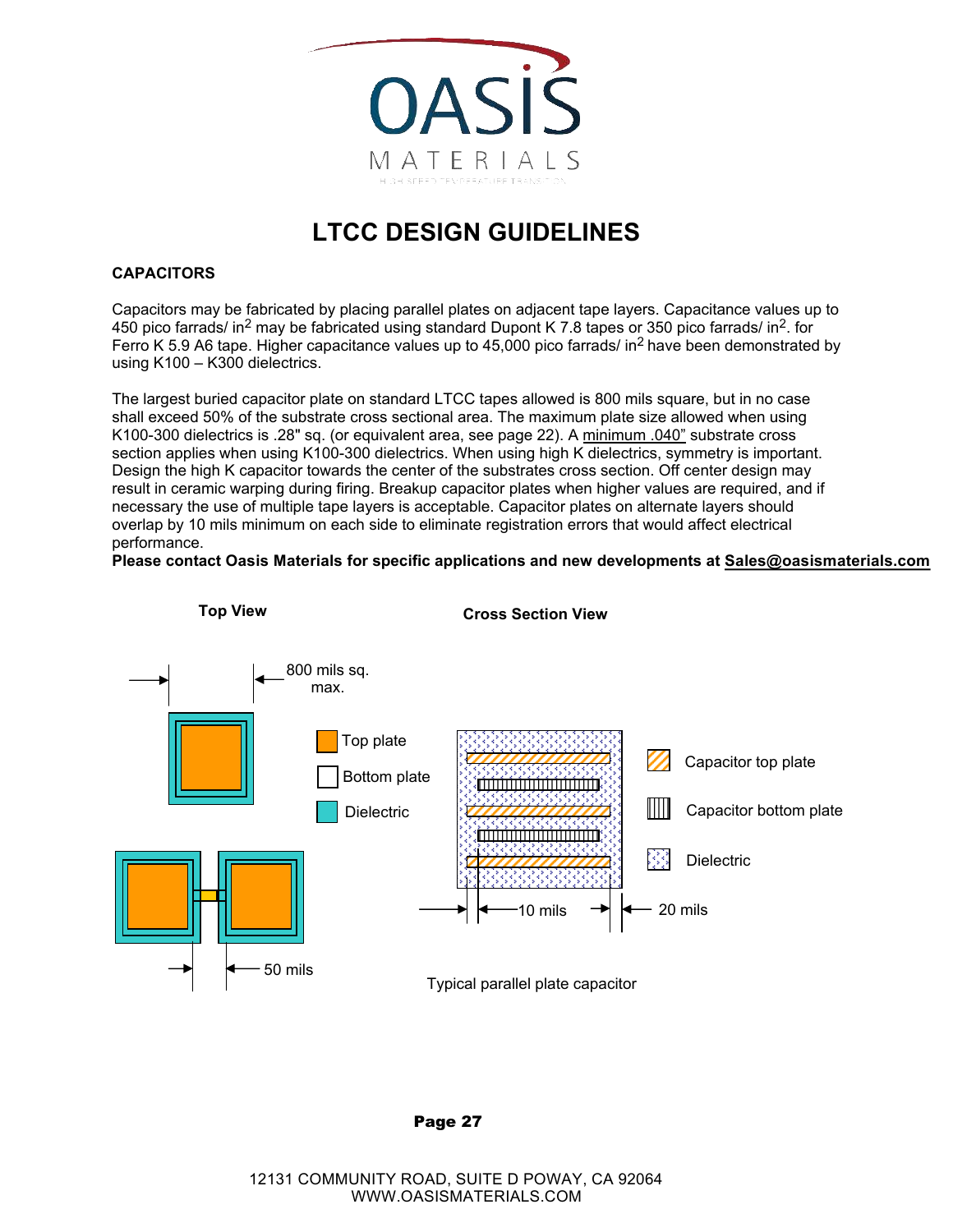

### **TYPICAL CAPACITOR DIELECTRIC SYSTEMS\***

|                                                                      | Ferro              |                    | <b>Dupont</b>      |                    |
|----------------------------------------------------------------------|--------------------|--------------------|--------------------|--------------------|
|                                                                      | High K             | <b>LTCC</b>        | <b>High K</b>      | <b>LTCC</b>        |
| Dielectric Type                                                      | X7R                | <b>NPO</b>         | X7R                | <b>NPO</b>         |
|                                                                      |                    |                    |                    |                    |
| Dielectric K                                                         | 200                | $5.8 - 6$          | 300                | $7 - 8$            |
|                                                                      |                    |                    |                    |                    |
| Cap Range (pf)**                                                     | 20-2300            | $1 - 100$          | 30-3400            | $1 - 200$          |
| Largest Pad size<br>allowed -<br>in <sup>2</sup> ( mm <sup>2</sup> ) | .076(49)           | .303(198)          | .076(49)           | .303(198)          |
| <b>Dissipation Factor</b><br>(%DF)                                   | $2.0\%$            | < 0.3%             | $2.0\%$            | < 0.3%             |
| Insulation Res. @<br>100VDC                                          | $>10^{11}$<br>ohms | $>10^{12}$<br>ohms | $>10^{11}$<br>ohms | $>10^{12}$<br>ohms |
|                                                                      |                    |                    |                    |                    |
| <b>Breakdown</b><br>voltage (min.)                                   | >200<br><b>VDC</b> | >500<br><b>VDC</b> | >200<br>VDC        | >500 VDC           |
|                                                                      |                    |                    |                    |                    |
| Capacitance<br>tolerance                                             | ± 20%              | ± 20%              | ± 20%              | ±10%               |
|                                                                      |                    |                    |                    |                    |
| Cap. Pad<br>Metallization                                            | Silver/<br>Gold*   | Silver/<br>Gold*   | Silver/<br>Gold*   | Silver/<br>Gold*   |

\* Please check for availability

\*\* Using silver conductors - .025"x.025" minimum plate size

1. Gold typically generates 20 - 30% less capacitance than silver

2. Typical dielectric fired thickness is .0015"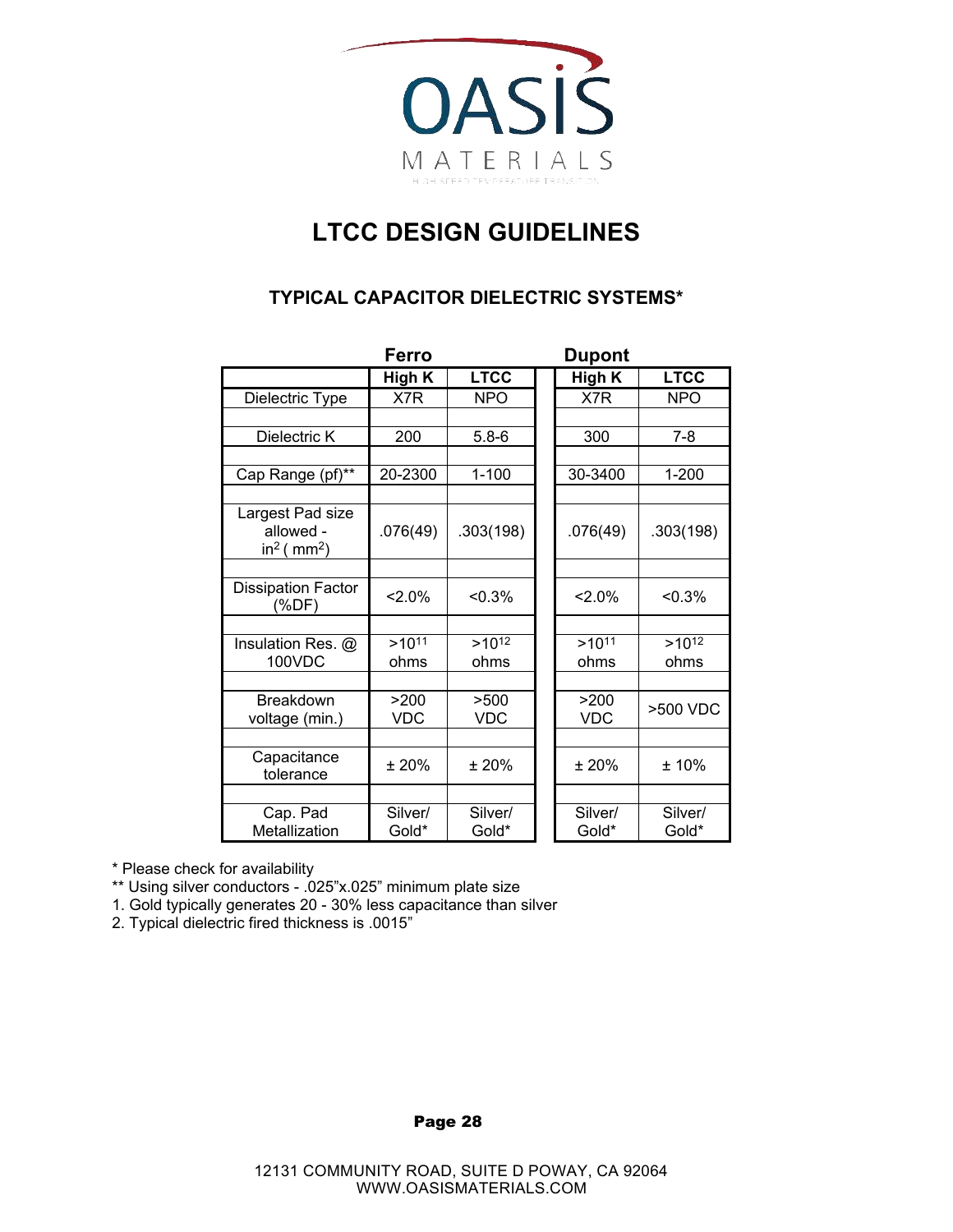

#### **INDUCTORS**

Spiral and helix style inductors are available in surface or buried form. These inductors may be combined with capacitors and resistors to form RC or LRC circuits. Buried thick print silver (100µ max.) inductor spirals are available on a developmental best effort basis. **Electrical performance cannot be guaranteed and the use of pre-design test coupons is encouraged prior to finalizing product design.**

Inductors may be designed 3 dimensionally (x, y, z) for optimum electrical performance.

#### **POST FIRED CONDUCTORS**

#### **Available metallization.**

**Oasis Materials** offers many surface metallization on LTCC to meet your particular design requirements.

| <b>SILVER</b> | <b>GOLD</b>     | <b>AL WIRE BONDABLE</b><br><b>GOLD</b> | <b>PT/AU</b> | <b>SOLDERABLE AU</b> |
|---------------|-----------------|----------------------------------------|--------------|----------------------|
| <b>PD/AG</b>  | <b>PT/PD/AG</b> | <b>SOLDERABLE AG</b>                   | NI/AU PLATE  |                      |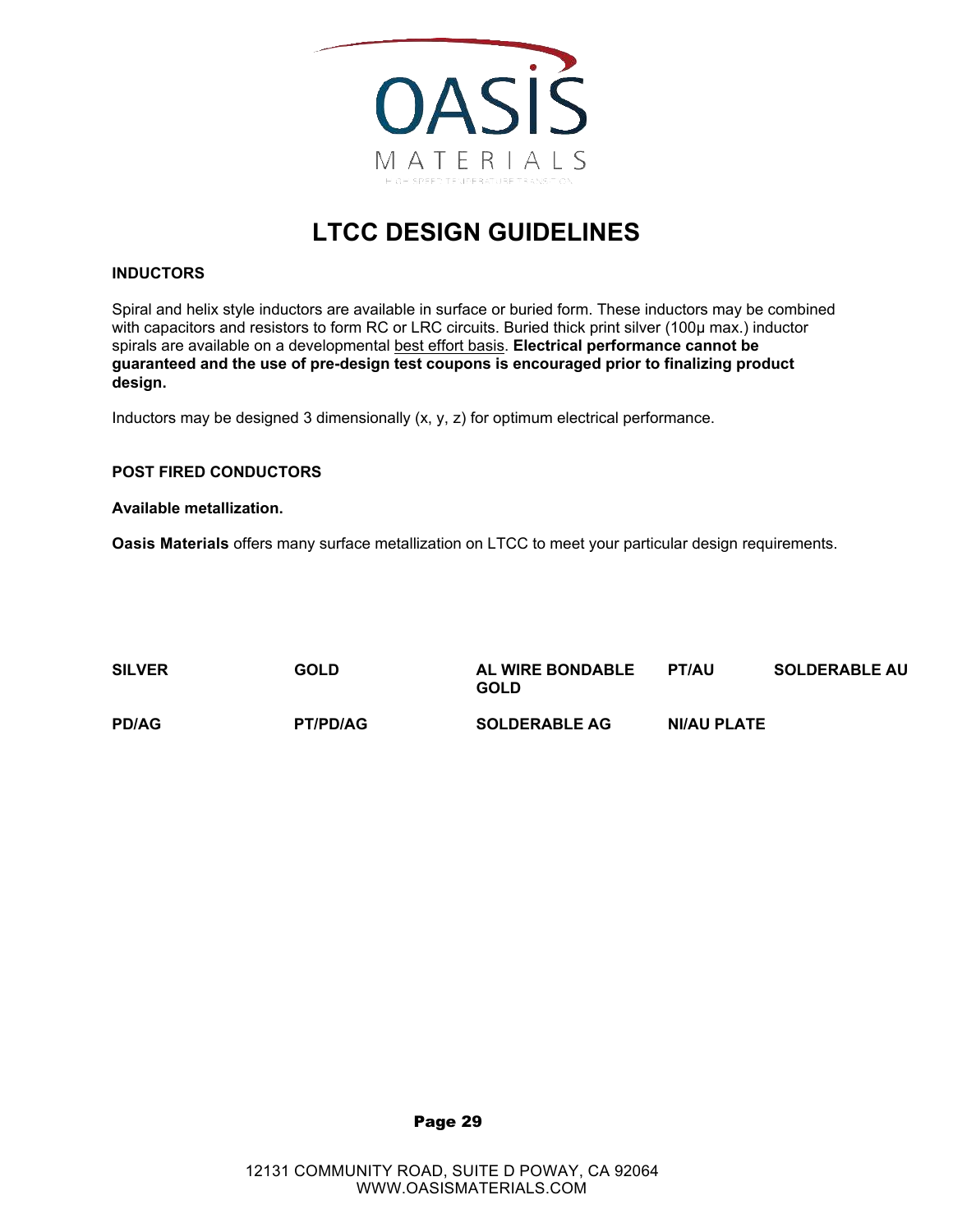

#### **POST FIRED CONDUCTORS**

#### **Cover pad design considerations when post print and firing surface metallization over LTCC vias.**

LTCC products have, on an average, about a .3% variability in shrinkage during firing. If post printed catch pads are designed too small there is a probability that the catch pad and via would not line up (overlap) during printing, resulting in an electrical open. Please see the following two diagrams for recommended cover pad dimensions when designing surface metallization routing.



#### **COVER PAD DIMENSION VS. DISTANCE FROM CENTER OF SUBSTRATE\***

**POSSIBLE VIA LOCATION VS. DISTANCE FROM CENTER OF SUBSTRATE\***



Page 30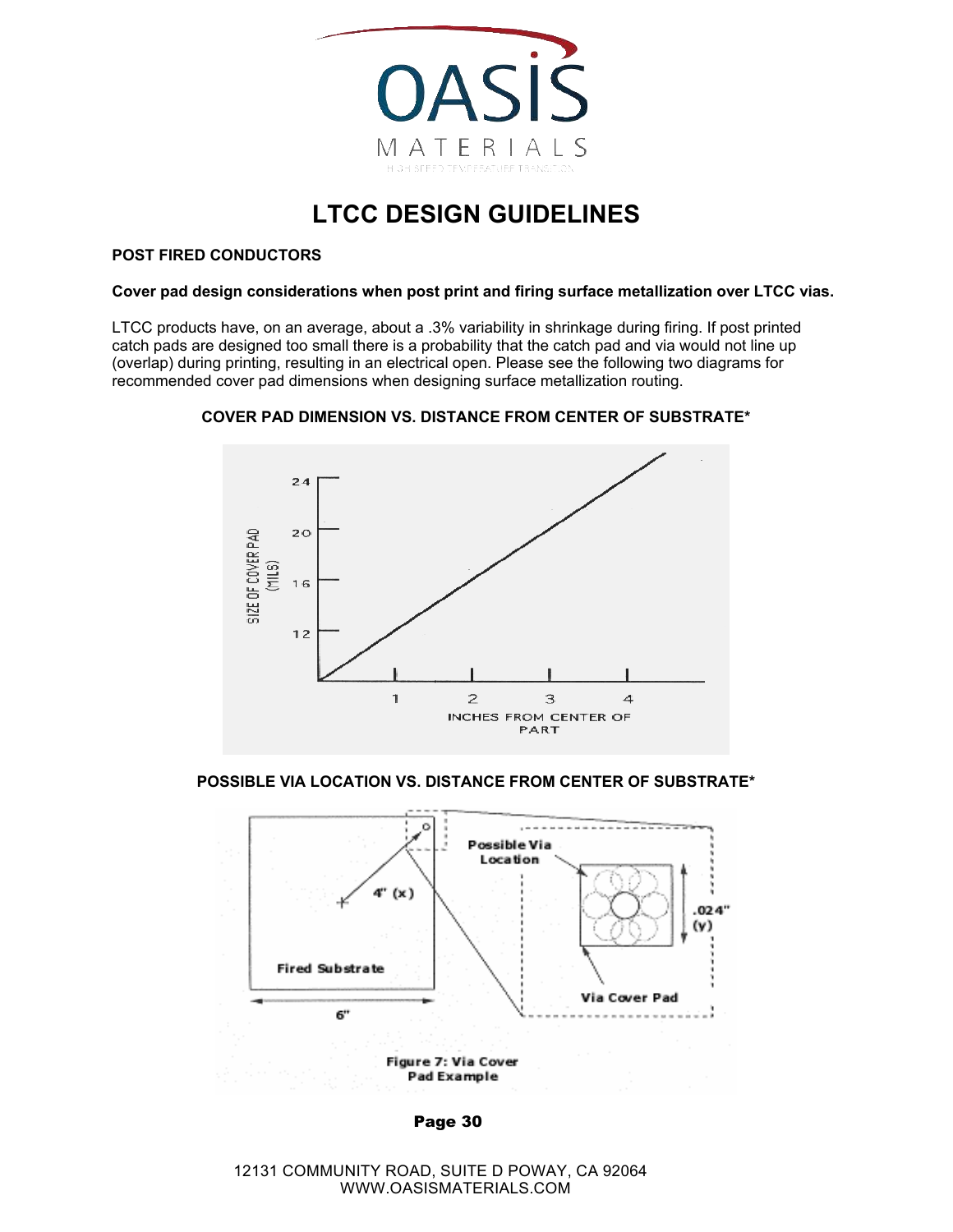

#### **POST FIRED CONDUCTORS**

#### **Metal distribution and its effect on LTCC shrinkage.**

Uneven metal distribution can cause distortion of the LTCC dielectric during firing. This is caused by a slight mis-match in shrinkage between the dielectric and the metallization during firing. When designing large conductors or ground planes proper even distribution of metallization is important to the uniformity of the finished LTCC substrate.

The following diagram shows an exaggerated view of LTCC distortion due to uneven metal distribution

#### **LTCC DISTORTION DUE TO UNEVEN METAL DISTRIBUTION**

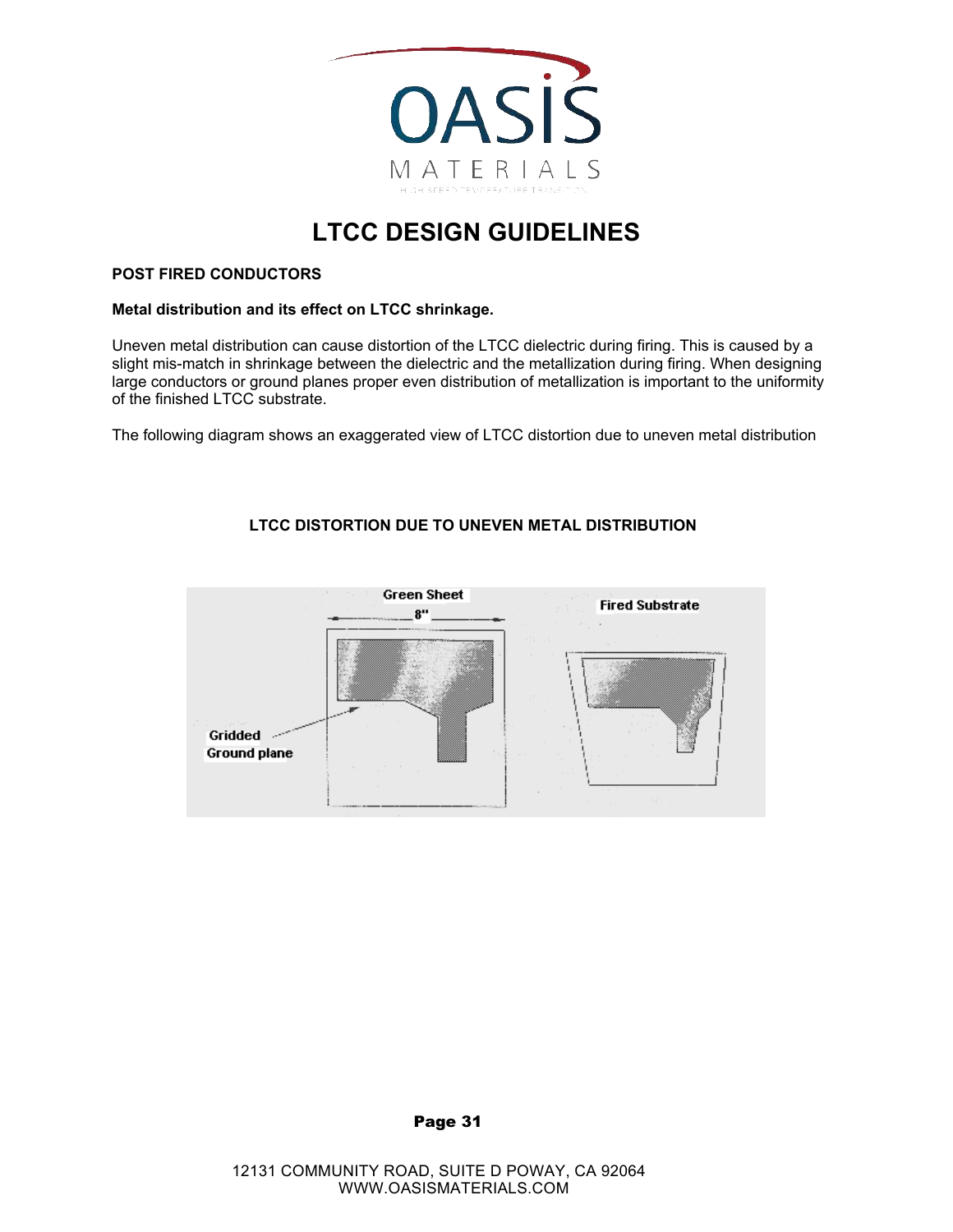

#### **SOLDERING DESIGN CONSIDERATIONS**

Soldering of gold plated Kovar leads, pins, ring frames are standard practice in LTCC technology. Backside strength members or heat spreaders are also available. Heat spreaders are available in Al-Si-C, Cu-Mo-Cu, Cu-W, Molybdenum, Ni-Fe alloys and Kovar depending on the specific LTCC ceramic.



- Substrate overall thickness should be 40 mils minimum
- Metal seal ring cross section should be 30 mils minimum. Ring frame corners should have radiuses
- Kovar leads and rings should be fully annealed prior to plating
- Metal lead cross section and width should be minimized to reduce stress at the attachment site
- Metal seal rings and leads should be plated with Ni and then Au
- Metal seal ring aspect ratio height / width should not exceed 2
- Preparatory metallization width should be, as a minimum, 2x wider than the seal ring, 2.5x is preferred. Top barrier metal should overlap bottom adhesion metal 5 mils / side. Metallization corners should be radiused to prevent solder pooling and reduce stress risers
- Provide for dielectric solder dam material around solder sites. Dielectric should overlap barrier metal 2-5 mils/side
- Lead or pin attachment sites should be 2x the width / diameter of the lead/pin
- Circuitry passing under the seal ring should do so at least 2-3 tape layers below the ring (8-11 mils)

#### Page 32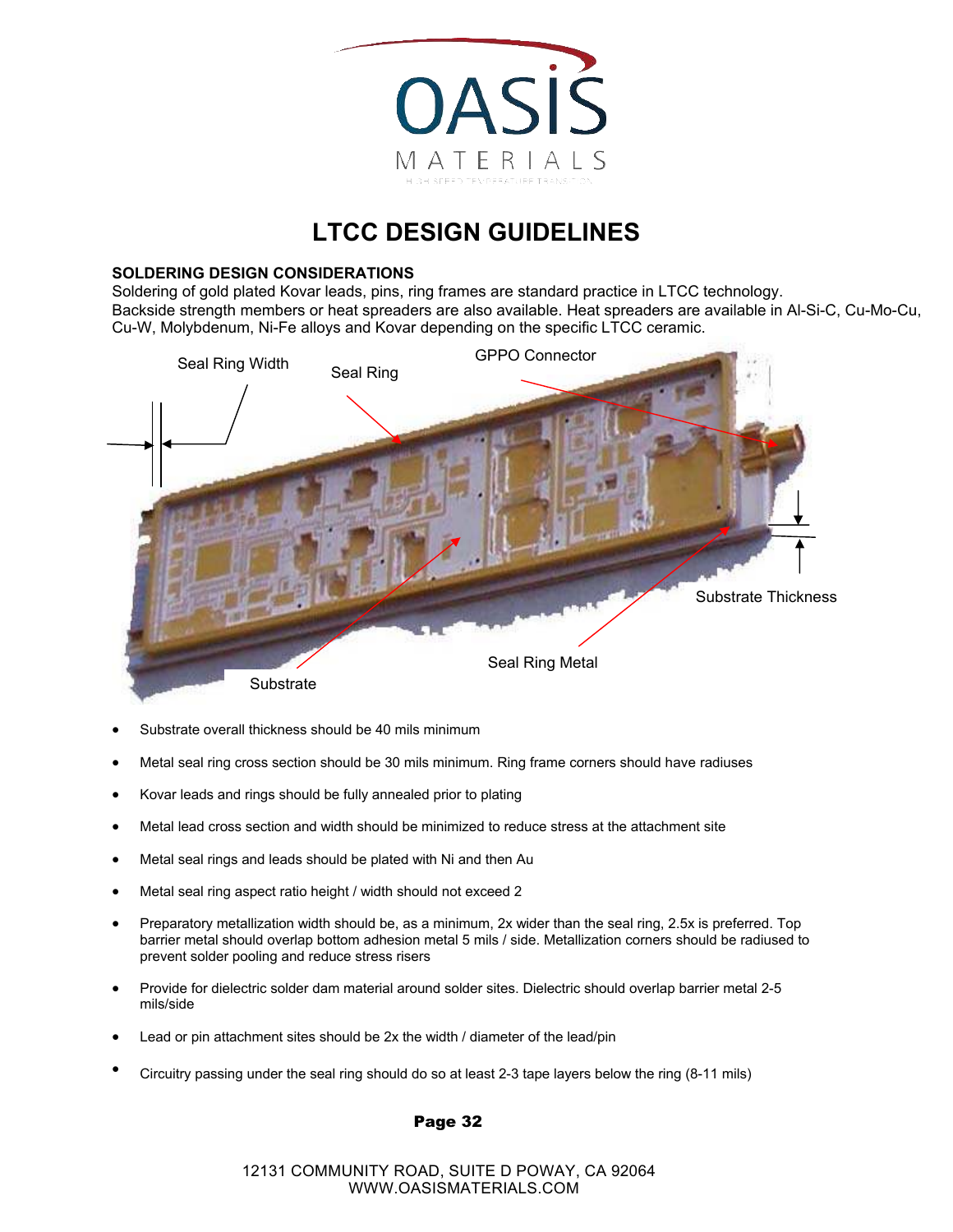

#### **SOLDERING – THERMAL MATCHING**

#### **AVAILABLE SOLDER ALLOYS FOR LTCC**

| <b>SOLDER ALLOY</b>                    | <b>REFLOW TEMPERATURE °C</b> |
|----------------------------------------|------------------------------|
|                                        |                              |
| 80 Au/ 20 Sn *                         | $280^{\circ}C +$             |
|                                        |                              |
| 88 Pb / 10 Sn / 2 Ag *                 | 267-299°C                    |
|                                        |                              |
| 96 Sn / 4 Ag                           | $221^{\circ}C$               |
|                                        |                              |
| 62 Sn / 36 Pb /2 Ag or 63 Sn / 37 Pb * | $179^{\circ}$ C              |
|                                        |                              |
|                                        |                              |

**\* Oasis Materials Standard Solders**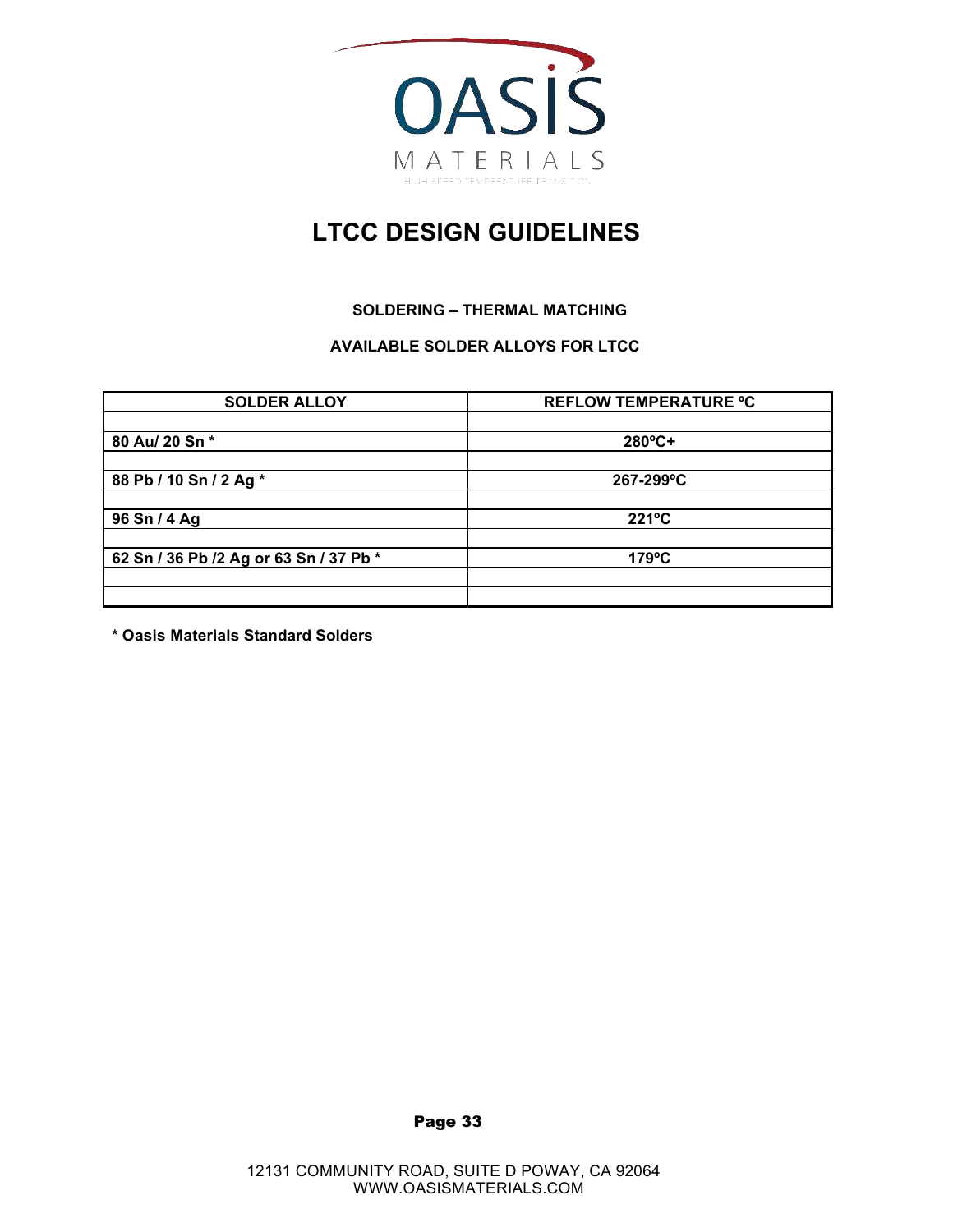## **OASIS THERMAL PROPERTIES OF CERAMICS AND METAL / METAL COMPOSITES** HIGH SPEED EVPERATURE RANSITION

| <b>MATERIAL</b>          | <b>Thermal Conductivity</b><br>$(W/M.^oK@25^oC)$ | <b>Thermal Expansion (</b><br>$x10^{-6}/^{\circ}C$ ) | <b>Density</b><br>(gm/cc)                 |
|--------------------------|--------------------------------------------------|------------------------------------------------------|-------------------------------------------|
| <b>Aluminum</b>          | 218                                              | 23                                                   | 2.7                                       |
| Cu                       | 398                                              | 17.8                                                 | 8.9                                       |
| Mo                       | 138                                              | 5.0                                                  | 10.2                                      |
| Ag                       | 429                                              | 19                                                   | 10.5                                      |
| Au                       | 318                                              | 14.2                                                 | 18.9                                      |
| <b>Brush Wellman E20</b> | 210                                              | 8.7                                                  | 2.06                                      |
| (20% BeO / 80% Be)       |                                                  |                                                      |                                           |
| <b>Brush Wellman E40</b> | 220                                              | 7.5                                                  | 2.30                                      |
| (40% BeO / 60% Be)       |                                                  |                                                      |                                           |
| <b>Brush Wellman E60</b> | 230                                              | 6.1                                                  | 2.52                                      |
| (60% BeO / 40% Be)       |                                                  |                                                      |                                           |
| Mo/Cu                    |                                                  |                                                      |                                           |
| 60/40                    | 215                                              | 10.2                                                 | 9.68                                      |
| 65/35                    | 205                                              | 9.4                                                  | 9.74                                      |
| 75/25                    | 185                                              | $\overline{8}$                                       | 9.87                                      |
| 80/20                    | 175                                              | 7.5                                                  | 9.9                                       |
| 85/15                    | 165                                              | $6.7 - 7$                                            | 10.1                                      |
| W/Cu                     |                                                  |                                                      |                                           |
| 90/10                    | 170                                              | 6.5                                                  | 16.9                                      |
| 87/13                    | 175                                              | 6.9                                                  | 16.4                                      |
| 85/15                    | 180                                              | 7.2                                                  | 16.1                                      |
| 82/18                    | 185                                              | 7.8                                                  | 15.5                                      |
| 80/20                    | 185                                              | 8.3                                                  | 15.2                                      |
| Si-Al                    |                                                  |                                                      |                                           |
| 27/73                    | 177                                              | 17.7                                                 | $2.4 - 2.7$<br>$\mathfrak{c}\mathfrak{c}$ |
| 42/58                    | 160                                              | 14                                                   | $\boldsymbol{\mathfrak{c}}$               |
| 50/50                    | 149                                              | 13                                                   | $\mathfrak{a}$                            |
| 60/40                    | 129                                              | 10.5                                                 | $\alpha$                                  |
| 70/30                    | 120<br>272                                       | 8.5<br>3.7                                           | 3.21                                      |
| Si-C<br>Si               | 151                                              | 4.2                                                  | 2.33                                      |
| GaAs                     | 54                                               | 6.5                                                  | 5.26                                      |
| Al-Si-C                  | >180                                             | $6.9 - 8$                                            |                                           |
|                          |                                                  |                                                      | 3.0                                       |
| Cu-Mo-Cu                 |                                                  |                                                      |                                           |
| 5/90/5                   | 151                                              | 5.1                                                  |                                           |
| 13/74/13                 | 170                                              | 5.8                                                  | 9.86                                      |
| 20/60/20                 | 194                                              | 6.5                                                  |                                           |
| 25/50/25                 | 213                                              | 7.3                                                  | 9.55                                      |
| 33/34/33                 | 251                                              | 8.6                                                  | 9.34                                      |
| Kovar                    | 17                                               | $5.1 - 5.9$                                          | 8.4                                       |
| Alloy 45                 |                                                  | $7 - 7.5$                                            | 8.3                                       |
| Alloy 46                 | 16                                               | 7.5                                                  | 8.7                                       |
| <b>Epoxy-Glass</b>       | $.16 - .26$                                      | $11 - 20$                                            | 2.1                                       |
| Dupont 951 LTCC          | 2.3                                              | 5.5                                                  | 3.1                                       |
| Ferro A6M/A6S            | $\overline{2}$                                   | 7.5                                                  | 2.5                                       |
| Heraeus CT2000 LTCC      | $2 - 3$                                          | 8.5                                                  | 3.05                                      |
| 99.5% BeO                | 250                                              | 7.5                                                  | 2.85                                      |
| <b>AIN</b>               | 167-223                                          | 4.5                                                  | 3.21                                      |
| 96% Alumina              | 17-24                                            | 6.7                                                  | 3.9                                       |
| 99.5% Alumina            | 37                                               | 6.7                                                  | 3.9                                       |

**\***≥ **20 - 30 W/MºK with thermal vias**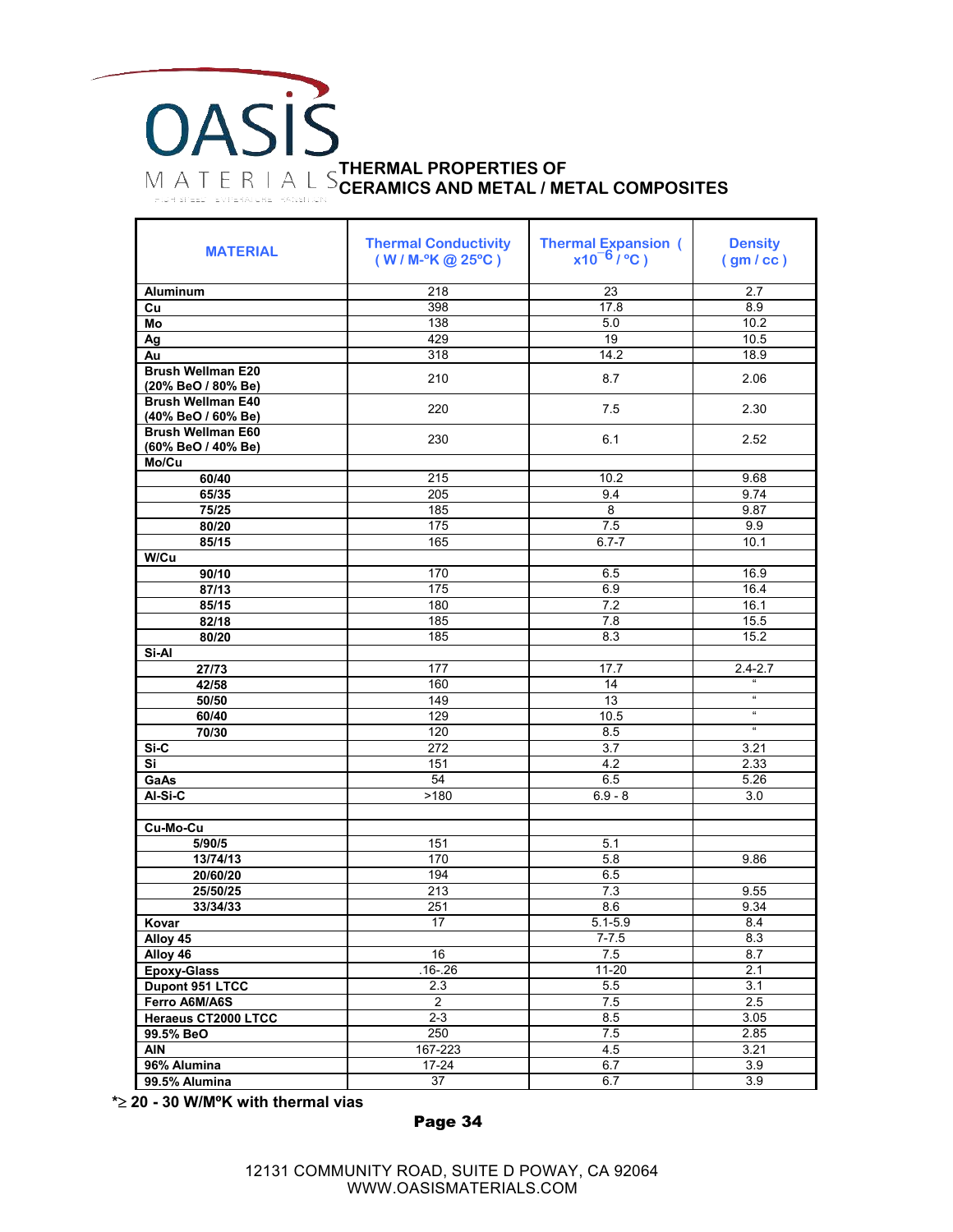

#### **ELECTRICAL AND MECHANICAL PROPERTIES OF LTCC**

| <b>PROPERTY</b>                                      | <b>DUPONT</b><br>943             | <b>DUPONT</b><br>951                | <b>FERRO A6M</b>      | <b>FERRO A6S</b>              | <b>HERAEUS</b><br><b>HeraLock</b> | <b>HERAEUS</b><br><b>CT 2000</b> |
|------------------------------------------------------|----------------------------------|-------------------------------------|-----------------------|-------------------------------|-----------------------------------|----------------------------------|
| <b>Color</b><br><b>Available Fired</b>               | <b>Light Blue</b><br>1.8,        | <b>Blue</b><br>1.7, 3.7, 5.2,       | White                 | White                         | White                             | White                            |
| <b>Thickness (Mils)</b>                              | 4.4, 8.8                         | 8.2                                 | 3.7, 7.4              | 3.7, 7.4                      | 3.3                               | 1.7 & 3.4                        |
| <b>Dielectric Constant</b><br>(K)                    | 7.4                              | 7.28                                | 5.9                   | 5.96                          | 7.3                               | 9.1                              |
| <b>Loss Tangent</b>                                  | .2%                              | $< 60\%$                            | .12%                  | .2%                           |                                   | < 26%                            |
| <b>Mwave Insertion Loss</b><br>(Db/in) @ 10Ghz       |                                  | < 6                                 | .18                   |                               |                                   |                                  |
| <b>Insulation Resistance</b>                         | $>10^{12}$ Ohms                  | $>10^{12}$ Ohms                     | $>10^{12}$ Ohms       | $>10^{12}$ Ohms               | $>10^{12}$ Ohms                   | $>10^{12}$ Ohms                  |
| <b>Breakdown Voltage</b>                             | >1000 V/Mil                      | >1000 V/Mil                         | >900 V/Mil            | >1000 V/Mil                   | >900 V/Mil                        | >1000 V/Mil                      |
| <b>Flexural Strength</b>                             | 230 Mpa                          | 207 Mpa*                            | >124 Mpa*             | $>124$ Mpa*                   |                                   | 310 MPa                          |
| <b>Youngs Modulus</b><br>(fired)                     | 103 GPa                          | 103 GPa                             | 82 GPa                | 82 GPa                        |                                   |                                  |
| <b>Temp. Coefficient of</b><br>Freq. $(T_i)$         |                                  |                                     |                       |                               | $< 80$ ppm                        | $\pm$ 10 ppm                     |
| <b>Fired Density</b>                                 | 3.2                              | $3.1$ gm/cc                         | $2.5$ gm/cc           | $2.5$ gm/cc                   | 2.84                              | 3.05                             |
| <b>Surface Roughness</b>                             | .64 $\mu$ m                      | $<$ 10 $\mu$ in                     | $<$ 15 µ in           | $<$ 15 µ in                   | $<$ .7 $\mu$ m                    | $<$ 1 µ in                       |
| Camber**                                             | 2 mils/in/in<br>min.             | 2 mils/in/in<br>min.                | 2 mils/in/in<br>min.  | 2 mils/in/in<br>min.          | 2 mils/in/in<br>min.              | 2 mils/in/in<br>min.             |
| <b>Shrinkage</b>                                     |                                  |                                     |                       |                               |                                   |                                  |
| (Approximate)<br>X,Y<br>$\mathbf{Z}$                 | 19.5% ±. .3%<br>$10.3\% \pm 5\%$ | 12.7% <sup>±</sup> . 2%<br>15%±. 5% | 14.8%±.2%<br>25%±. 5% | 14.5%±. 2%<br>$35\% \pm .5\%$ | $.18\% \pm .013\%$<br>36%         | 11.5%±.2%<br>14%±. 5%            |
| <b>Metallizations</b>                                | $Au/Ag - Ag -$<br>Au & Cu        | Au/Ag - $Ag -$<br>Au & Cu           | Au-Cu                 | Au/Ag - $Ag -$<br>Au & Cu     | Ag-Ag/Pt                          | Ag                               |
| <b>Surface and Buried</b><br><b>Resistor systems</b> | Available                        | Available                           | Available             | Available                     | Partial<br>(See supplier)         | Partial<br>(See<br>supplier)     |

\* 3 point MOR test - 850°C firing temperature

\*\* Minimum allowable camber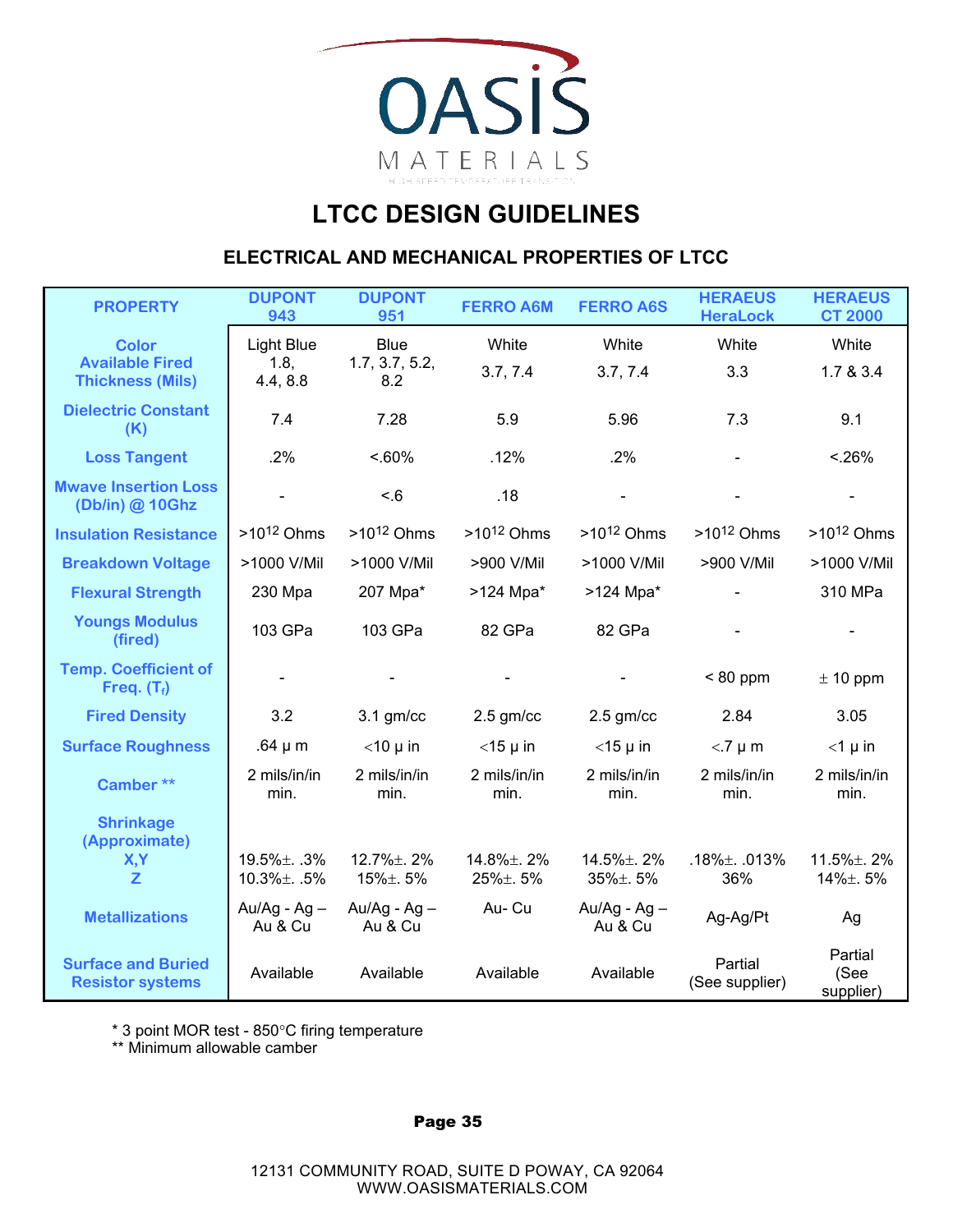

**MICROWAVE INSERTION LOSS OF FERRO A6 AND DUPONT 951 LTCC'S**



**Dupont 951**  $- -$  **Ferro A6**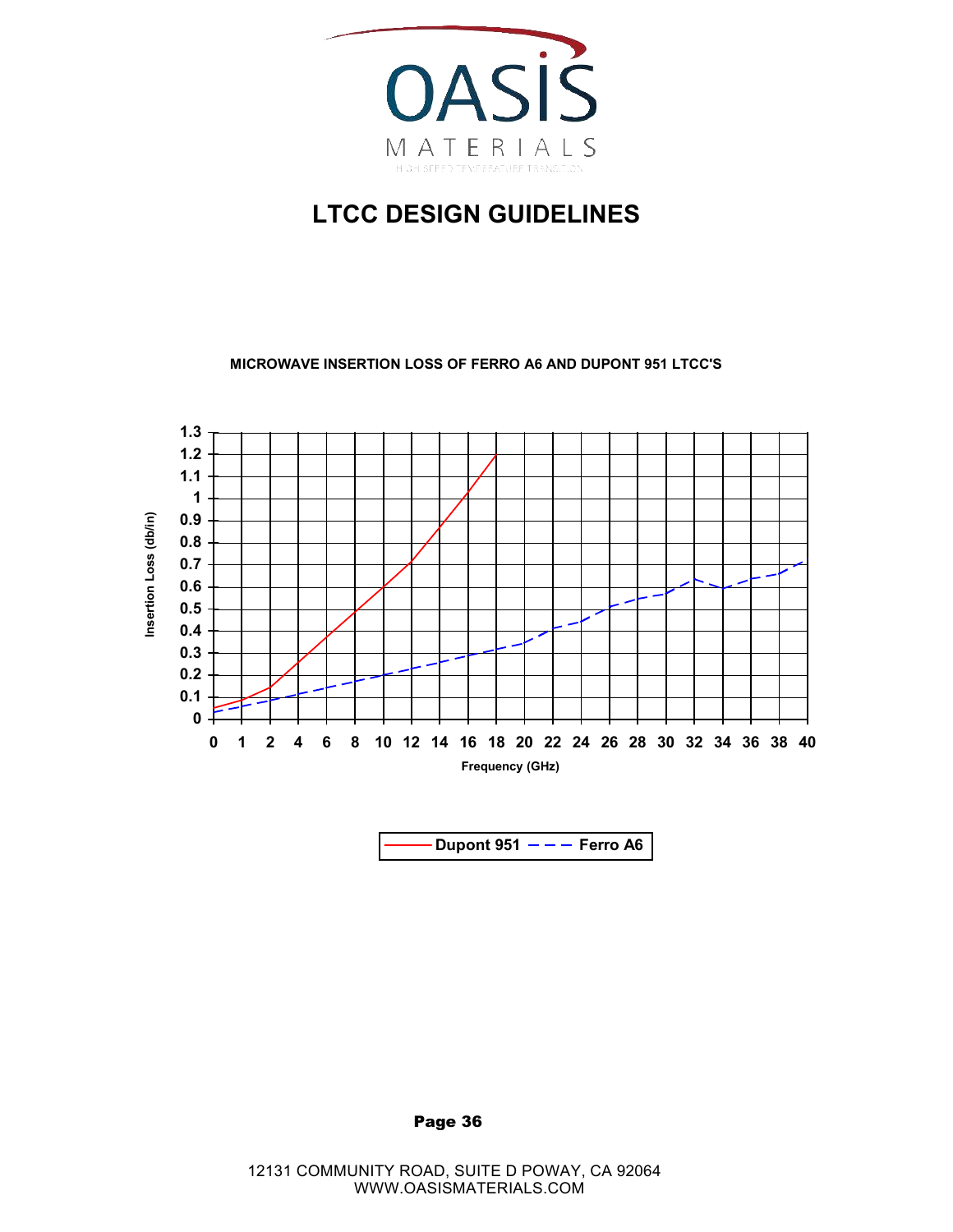

#### **DATA BASE AND DOCUMENTATION CONVENTIONS FOR LTCC DESIGNS**

#### **DOCUMENTATION PACKAGE**

Please provide Oasis Materials the following design documentation package prior to fabrication:

- 1. Gerber artwork database in 1-up format Design size should be 1:1 Aperture list (if not supplied in gerber 274X format) Readme type text file with all pertinent design information ( no. of layers, metals via sizes, etc.)
- 2. Artwork layer plots
- 3. Substrate top level drawing with dimensions and side view showing the layering scheme
- 4. Product specification
- 5. Electrical net list

#### **Design/Artwork packages may be sent to Sales@oasismaterials.com**

**Please send data in zip format (Please do not supply data using self extracting .exe formats).**

Those wishing **to obtain an electronic version** of this design guide may do so from Oasis Materials website at **www.oasismaterials**.**com**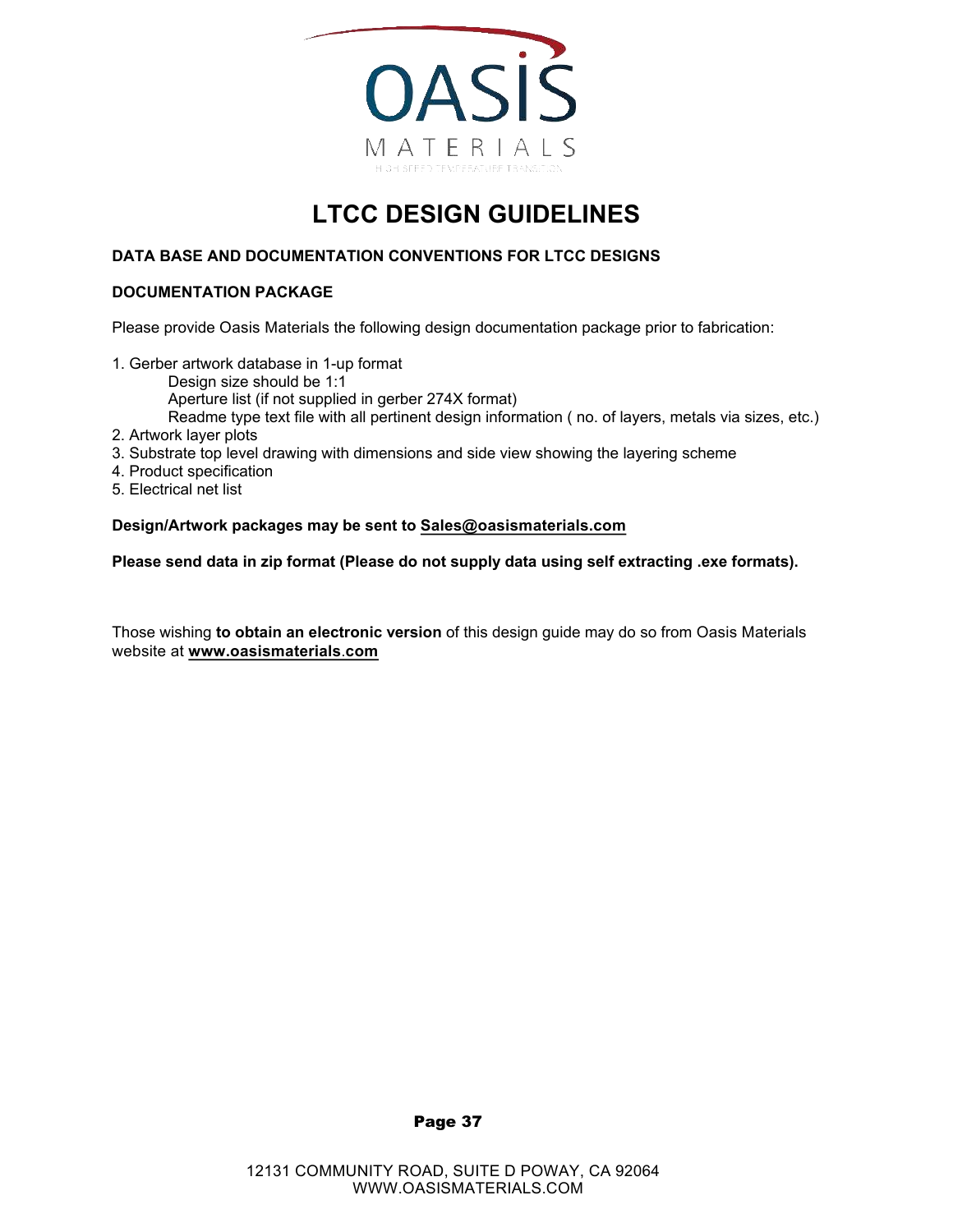

#### **ELECTRONIC DESIGN CRITERIA**

#### **Preferred Design Format**

Oasis Materials preferred method of receiving data for artwork generation is in Gerber format. This is also the least costly because it eliminates conversion. DXF formats may be submitted for layout at additional cost. An additional week of lead time should be planned in the schedule if DXF formats are used. Please contact <u>Sales@oasismaterials.com</u> for design and leadtime changes.

#### **Basic LTCC Layout Considerations**

All designs should be submitted in one up configuration! Oasis Materials will step and repeat all designs to best fit internal processing requirements.

All designs should include a **substrate outline** with all design layers using a **common origin**. This convention holds true for Gerber and AutoCad designs.

All design layers should be identified as to use and position in the stackup (See LTCC layering conventions diagram page 33).

All vias should be filled as flashes.

**Cavity areas should be shown on its associated via layer as an outline**. Please use a 5 mil decode for this structure with the outer most edge of the decode defining the cavity boundary. Please do not use overlapping polygons, use a single boundary.

All conductors should be rastor filled using Gerber type 274 X whenever possible.

**Please do not include dielectric layers as part of a LTCC design**. Substrate outline, vias, cavity outlines and conductors are the only required design layers.

#### **Required Design Information**

Please include an aperture list and a MS Note Pad based readme.txt file to facilitate loading of the design file into our CAD system. Required information in aperture list or readme file is:

- a. Format Gerber RS274, 274x, Fire 9xxx etc.
- b. Zero suppression Leading, trailing or none.
- c. Type Absolute or incremental
- d. Digits Integer/Decimal 2/4, 2/5 etc.
- e. Units English or Metric.

f. Decode number, type and size (do not use decodes of zero). Please identify and describe any **custom decodes** clearly.

g. Part drawing or sketch defining all required dimensions and specifications. Please specify materials to be used in part fabrication.